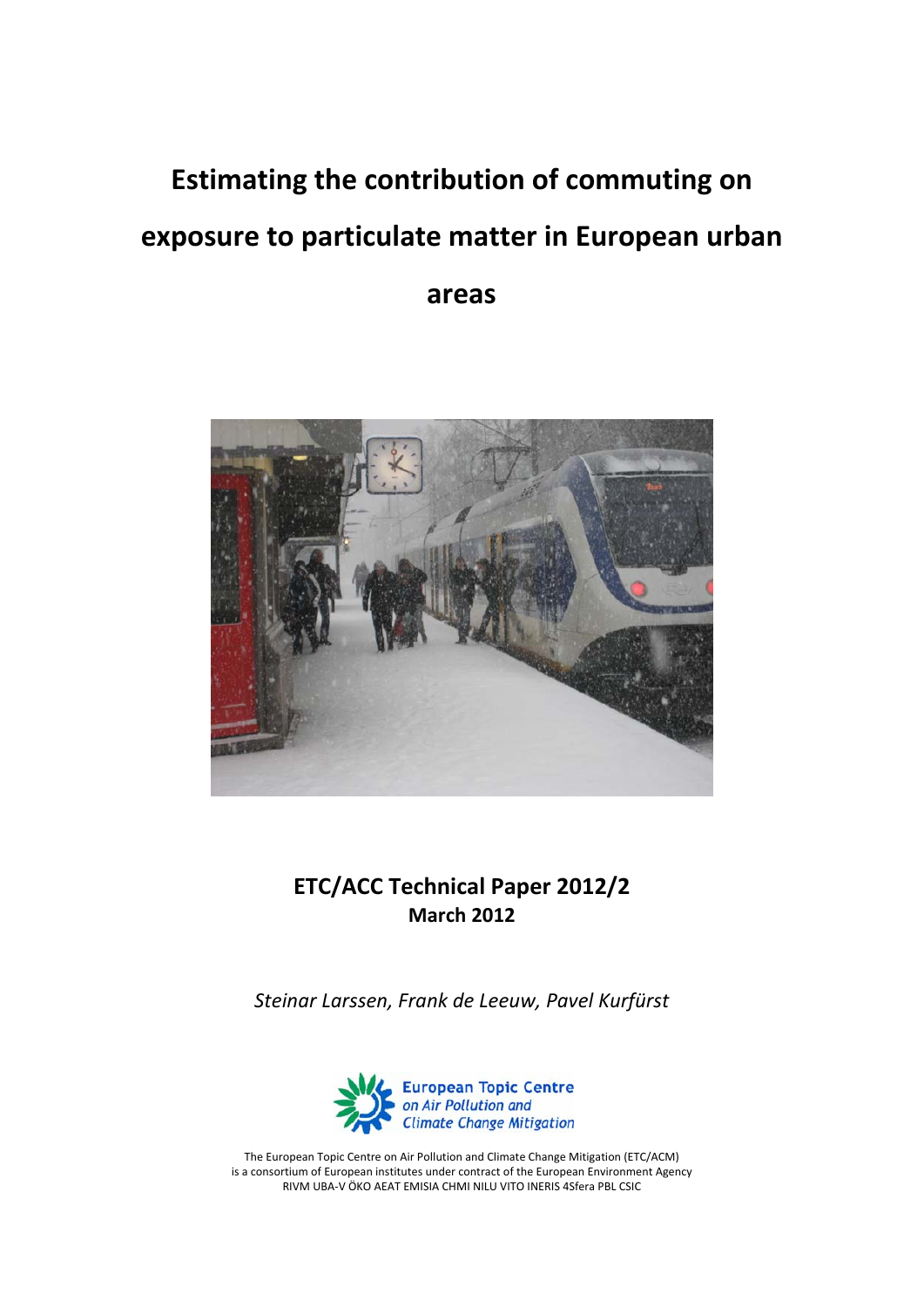#### *Front page picture*

Snowstorms: the fear of many commuters. On 3 February 2012 an (unexpected) layer of snow of 10-14 cm resulted in a chaos in The Netherlands. Delayed and cancelled flights, more than 800 kilometre traffic jam, and until late in the evening no rail traffic in the western *part of the country (photo: © Frank de Leeuw, 2012).* 

#### *Author affiliation*

*Steinar Larssen: Norwegian Institute of Air Research (NILU), Kjeller, Norway Frank de Leeuw: National Institute for Public Health and the Environment (RIVM), Bilthoven, The Netherlands Pavel Kurfürst: Czech Hydrometeorological Institute (CHMI), Praha, Czech Republic*

### **DISCLAIMER**

This ETC/ACM Technical Paper has not been subjected to European Environment Agency (EEA) member country review. It does not represent the formal views of the EEA.

*© ETC/ACM, 2012. ETC/ACM Working Paper 2012 European Topic Centre on Air Pollution and Climate Change Mitigation PO Box 1 3720 BA Bilthoven The Netherlands Phone +31 30 2748562 Fax +31 30 2744433 Email [etcacm@rivm.nl](mailto:etcacm@rivm.nl) Website <http://acm.eionet.europa.eu/>*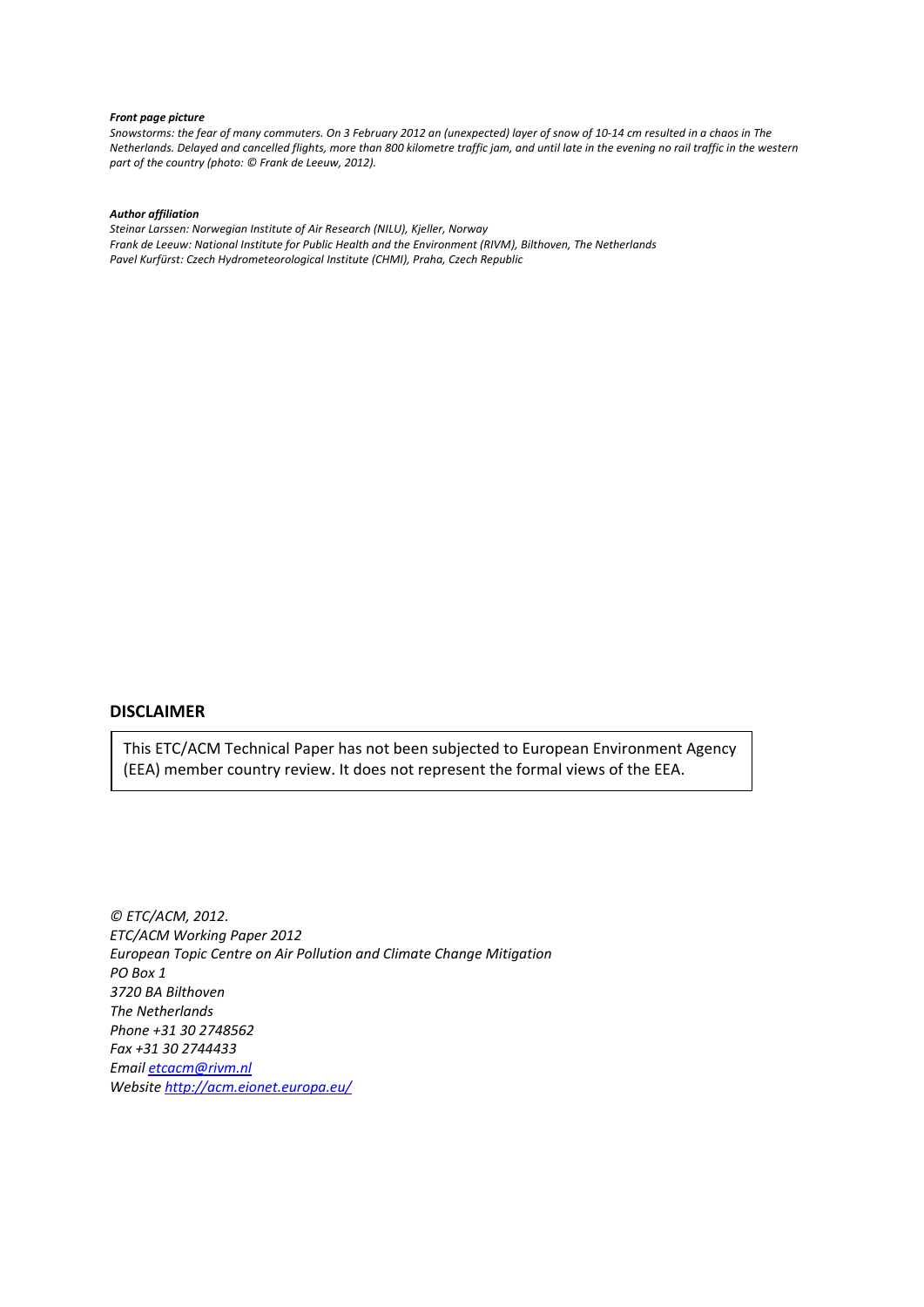## <span id="page-2-0"></span>**Summary**

The diversity of environments and lifestyles across Europe poses a challenge when it comes to estimate the impacts from the exposure of air pollution experienced by the population. A summary of previous case studies shows that improved spatial resolution (from 10x10 to 1x1 km) has small to moderate effects (estimated + 3%) on the calculated population weighted exposure to  $PM_{10}$ estimated using dispersion models.

For generalisation at the European level, the  $PM_{10}$  concentration variation within a city was analysed using data in AirBase. The results suggest that the urban and suburban background concentration levels typically vary within 15% (with a 95% confidence limit) around the city averaged background concentration. The  $PM_{10}$  concentration fluctuations at a station seem not to be correlated with the resident population density around the station. An analysis of the effect of taking into account the intra-urban variability, as given by measurements, in estimating the population exposure at the European level supports the finding from the case studies, namely, that the intra‐urban variability has a small effect on the estimates. In preparing a total health impact assessment for the population in a city as a whole these concentration variations should not be considered when the presently used WHO linear dose-response function for  $PM_{10}$  is assumed, although the most exposed population groups have a larger health effect than the groups lesser exposed.

Using the WHO linear dose-response relationship for long term  $PM_{10}$  exposure, it is sufficient to take account of the commuting in terms of its effect on the average population exposure when considering the impact of air pollution on the total population. The present study indicates that the effect of commuting on the average exposure in European cities should be taken into account; it could be of the order of 5%, varying from 0 and up to 10% or more for individual cities. Taking into account also the exposure during the commuting will increase this added exposure further.

The exposure experienced by the fraction of the population at the high end of the exposure distribution will lead to a higher risk for this group. Commuters form a high‐exposed group both because of their moving to work or school in the central parts of the city where concentrations in general tend to be higher, as well as because of exposure during the travel itself. The Oslo case study gave as an average for 19 test persons, a 52% increase with a maximum of 160%. At the general population level an increase of  $0 - 12%$  was found in the other case studies.

 $PM_{10}$  concentrations show a diurnal profile. When urban concentrations are larger during working hours than the annual mean values, the exposure of commuters will be increased. Using information from AirBase, factors for day‐time and night‐time concentrations have been determined as basis for day‐time and night‐time concentration maps. This information, together with generalized information on commuter flux into and out of a city has been introduced in a simplified commuter model. At the moment, lack of detailed information on commuting in European cities precludes a more enhanced approach. Using this simplified methodology the effect of commuting (the shifting of position from home to work/school) on the population weighted mean is estimates at 5 to 12%, in good agreement with the results from the previous case studies. However, for the individual commuter increases of 50% to more than 300% can be expected, when the exposure during the travel itself is also added, as also shown by the Oslo case study.

Thus, the fraction of the population exposed to the highest concentrations, the high end of the exposure distribution, is increased substantially by the commuters, their number is large and their increased exposure substantial. If it becomes important for health effects reduction to limit the high end of the exposure, it is important to further investigate the size of the high-end population, their actual exposure, and to include commuting and commuters in the exposure assessment.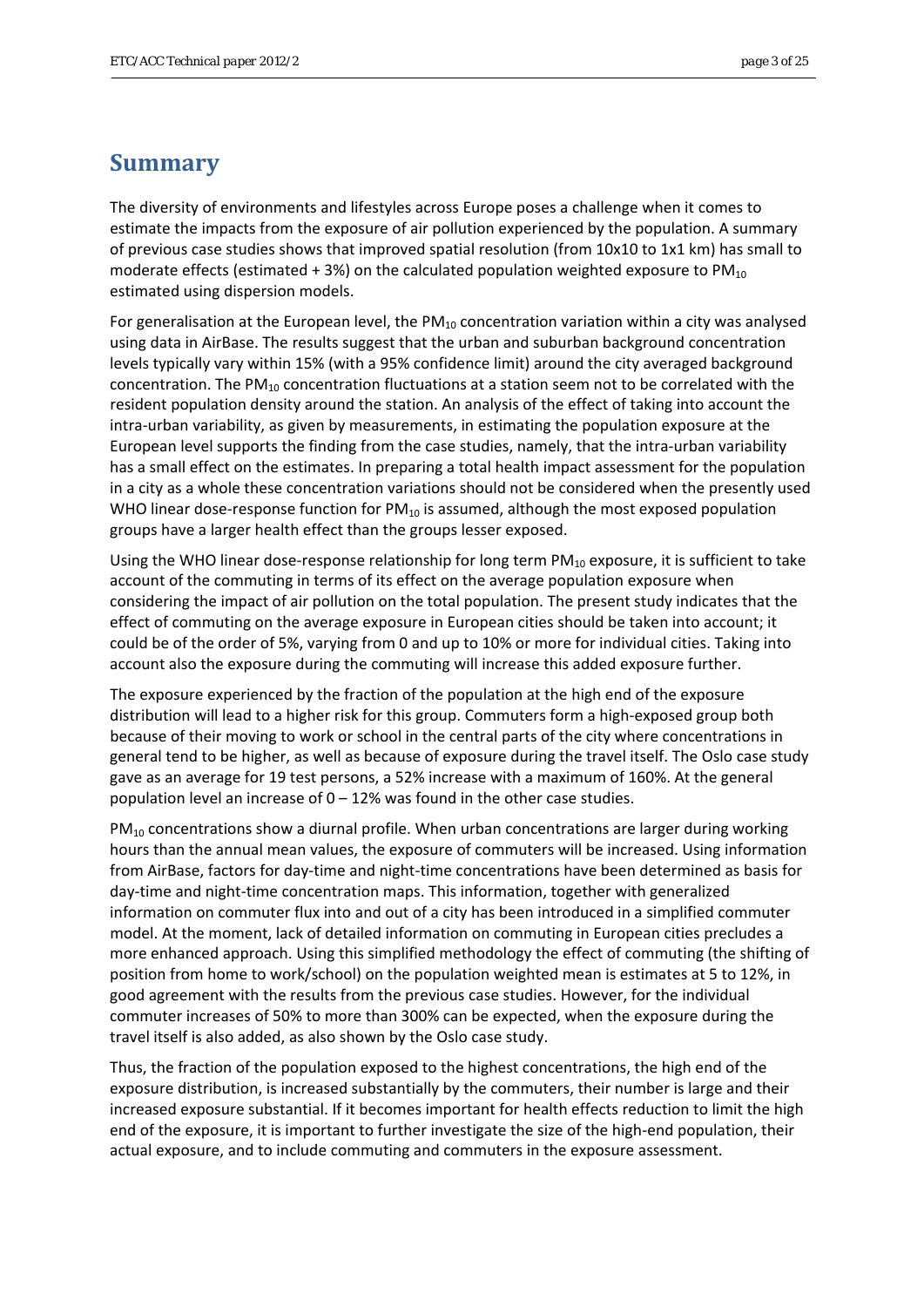# Table of contents

| 2 Study of AirBase data relevant for assessment of PM <sub>10</sub> exposure distribution: Intra-urban variability13 |  |
|----------------------------------------------------------------------------------------------------------------------|--|
|                                                                                                                      |  |
|                                                                                                                      |  |
|                                                                                                                      |  |
|                                                                                                                      |  |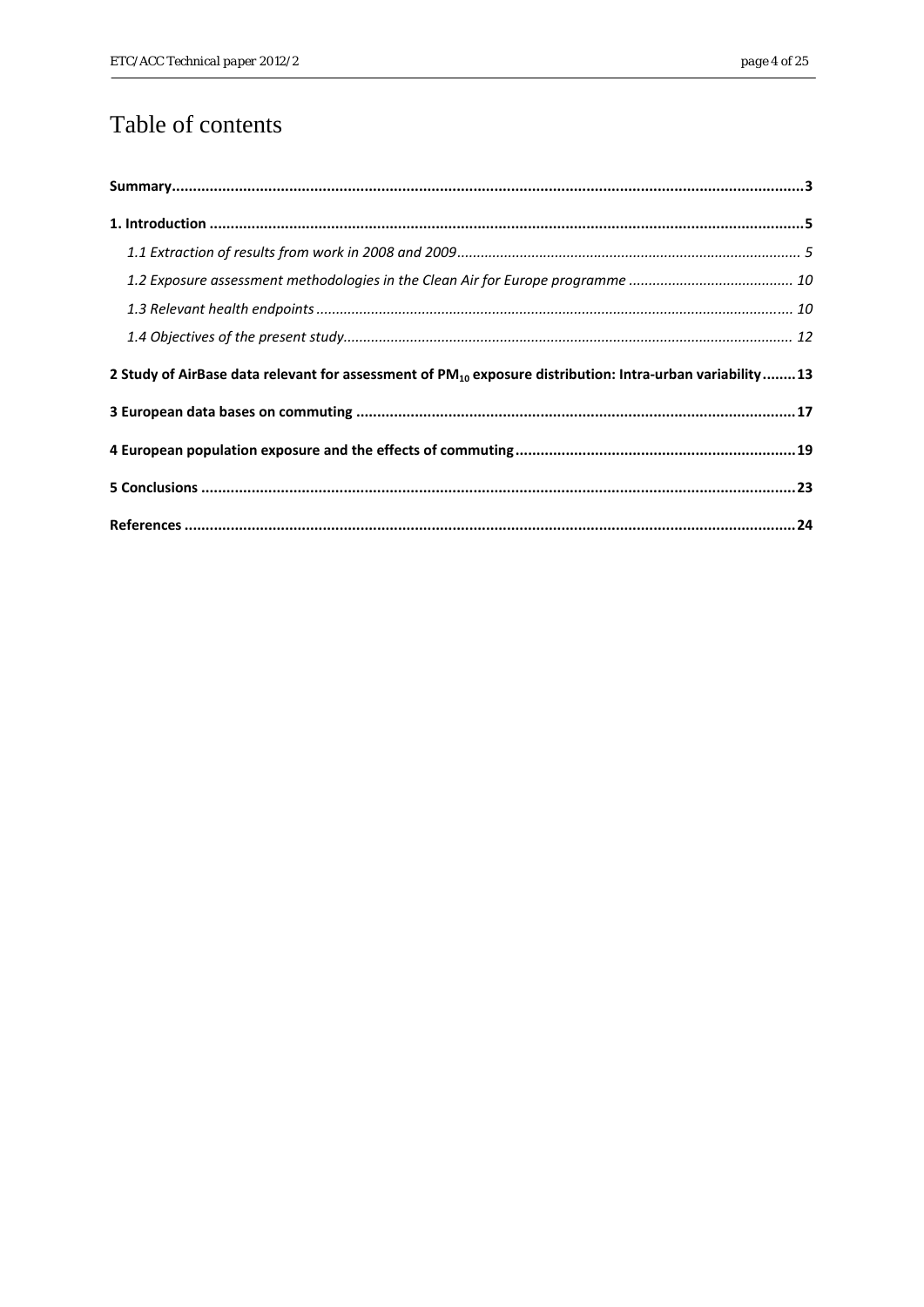## <span id="page-4-0"></span>**1. Introduction**

## <span id="page-4-1"></span>**1.1 Extraction of results from work in 2008 and 2009**

The starting point of this work is the need to explore to what extent current methods used by ETC/ACM to assess the exposure of the European population to air pollution describe the actual exposure well enough, and how the methods could be improved. The exposure assessments are used as a basis for estimating the impacts of the air pollution on the health of the European population. If the exposure assessment can be questioned, the same is true for the health effects estimates resulting from it.

Assessments of the impacts of population exposure to air pollution upon the health of European citizens are currently performed by the Topic Centre based on 1) average air concentrations at 10 km x 10 km scale, and 2) static residential populations. Whilst this generalisation is sufficient for broad assessments, the question arises whether some factors influencing population exposure significantly, potentially leading to systematic underestimation of exposure, may be overlooked.

The current estimates are essentially derived from monitored air quality data combined with results from air pollution modelling. The relatively large spatial resolution of 10x10 km, with consequent use of grid cell average concentrations without considering sub‐grid intra‐urban gradients either in concentrations or population densities raises uncertainty as to the accuracy of assessments. Smaller cities will not be resolved within this resolution. The low resolution results in a systematic underestimation of exposure at the high end of the exposure distribution, given the correlation that exists between population density and air pollution concentrations. The gradients in population density and air quality in cities may be large. Also, populations move daily across zones of different pollution levels as well as commuting from low to higher polluted areas along highly polluted road corridors. The scale of averaging can soften the gradients that actually exist.

The underlying theme is to assess the potential importance of actual exposure patterns as compared to the current static 10x10 km approximation. Even if the 'dose' in dose-response relationships is to a large extent based on proxies for exposure, like results of stationary measurements, the space‐time details of individual exposures could be utilised for more effective exposure‐reduction measures.

The main objective of this work is to investigate population exposure methodologies, their uncertainties, systematic shortcomings and potential improvements, concentrating on:

- how smaller scale resolution can improve exposure estimates;
- how the mobility of the population (commuting) affects exposure; and
- how commuting can be taken into account in improved methodologies for exposure assessments on the European scale.

Most of the population in Europe lives in urban areas. Thus the studies have concentrated on the urban scale, although it is also important to take into account the exposure of the population living in more rural areas. It has been established that exposure to particulate matter (PM) and ozone in ambient air are the main reasons for air pollution related health effects (see, for example, WHO 2006, 2008). Quantifying the health impacts in terms of premature deaths shows that at current levels, the largest impact on health must be attributed to PM exposure (see for example, EC 2005).

This study was conducted over the years 2008, 2009 and 2010, with various sub‐objectives and focus between the years. It has included a review of air pollution exposure methodologies, as well as case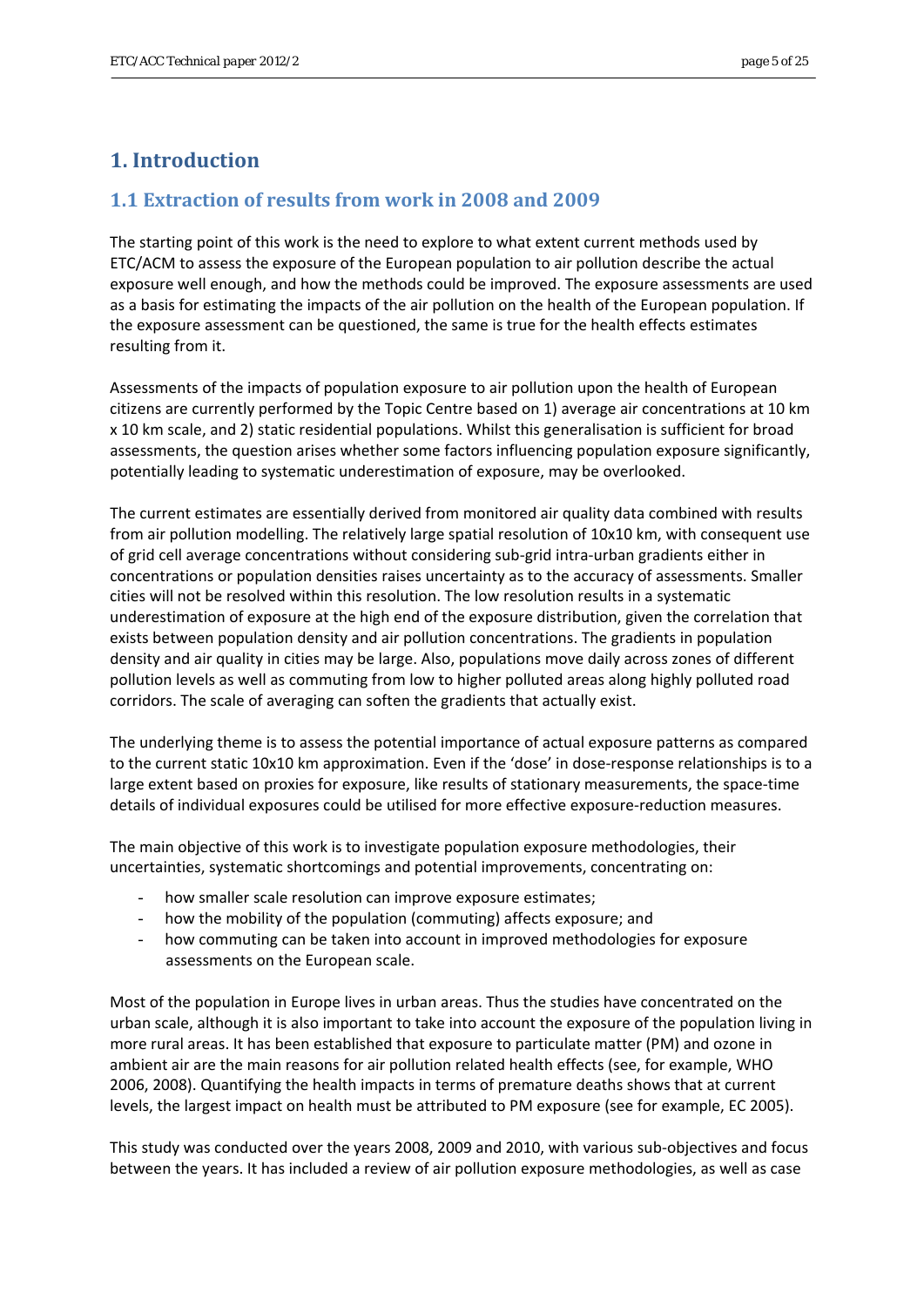studies using data for the cities of London, Athens and Oslo as well as for the Moravia‐Silesia industrial region (Barrett et al. 2008; 2009). Results from the work during 2008 and 2009 are summarised below.

#### **Literature review on exposure modelling and recent results**

The study (Barrett et al. 2009) has given an overview of the state of the art on exposure science and recent results on improved air pollution exposure assessments at the urban scale. The main focus has been on those studies dealing with factors such as spatial scale and commuting. The variety of exposure models is large and the combination of different models to improve the assessment results increases the number of possibilities and the complexity.

Given the current state of the knowledge, hybrid models where the strengths of different methods are combined constitute an important tool for reducing uncertainties in exposure estimates. The hybrid models use a combination of models based on principles of physics and chemistry (Mechanistic models) and models based on statistical relationships (Empirical models). The variability of the concentration field at urban scale has been intensively studied. The uncertainties associated with the methods and the variability observed at urban scale represent important challenges for performing accurate exposure assessment.

The importance of human behaviour (human activity) and its effect on the exposure estimates and therefore on the health impact assessment have been established in several studies. Current exposure assessment estimates are commonly based on static residential address which may involve high uncertainties. An increase of 50 and 100% in the exposure has been considered as reasonable in some studies when taking into consideration commuting in the exposure modelling (Pérez Ballesta *et al.* 2008; Barrett *et al.* 2008). The impacts of various microenvironments on the personal exposure have been investigated by many studies (Barrett et al., 2009). A good example of this type of work is the EXPOLIS study ([http://www.ktl.fi/expolis/files/final\\_report.pdf](http://www.ktl.fi/expolis/files/final_report.pdf)). The case studies and the literature review points to the need for additional research on exposure assessment methodologies, and comparison of estimates from different exposure methodologies may contribute to the better understanding of exposure estimate uncertainties.

Due to commuting between home and work place, the population number within cities undergoes large variations. During working hours a doubling or even tripling of the population for city centres have been suggested by Borrego *et al.* (2006) and Barrett *et al.* (2008). Similarly 70% increase has been reported for some American cities, whereas population increases up to 40% have been observed from the available data from Dutch cities (Table 1.1). These population shifts may involve important changes in exposure estimates compared to those static‐based estimates. Thus information about the time that people spend in the different microenvironments (e.g. transport, home and work) constitute an important key to reduce uncertainties on exposure models and therefore to improve health impact assessment. Typically, people spend 20‐30% of their time away from their home, and typically 4‐5% on the commuting itself with a typical commuting journey length of 0.7‐1.7 hours per day (Kousa *et al.* 2002; EC 2004; OECD 2008). How to deal with time‐activity information varies between studies, some of them consider data from time-microenvironmentactivity (TMA) diaries (Kousa et al. 2002; Perez Ballesta et al. 2008)) or dynamic transport models (Beckx et al. 2009), others follow selected or example individuals, compare static home population and static work population, whereas others consider static home population with statistical description of the variations (Barrett et al. 2008). More research is needed on the analysis of mobility or time‐activity‐space patterns.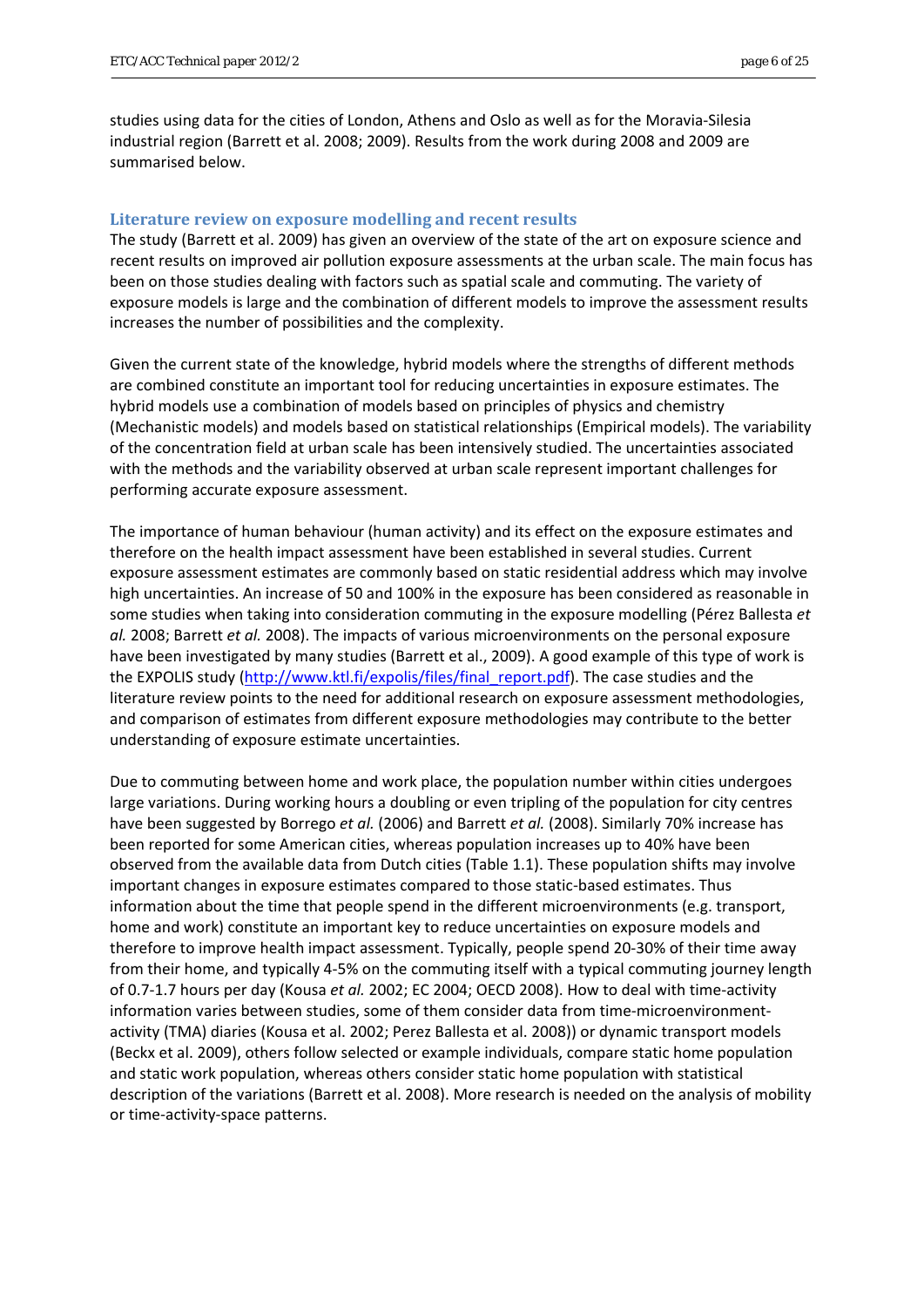| Location                             | <b>Population</b> |  |  |  |  |  |  |
|--------------------------------------|-------------------|--|--|--|--|--|--|
|                                      | Increase (%)      |  |  |  |  |  |  |
| Population over 1 million            |                   |  |  |  |  |  |  |
| Houston<br>20,64                     |                   |  |  |  |  |  |  |
| <b>Dallas</b>                        | 19,15             |  |  |  |  |  |  |
| San Diego                            | 11,60             |  |  |  |  |  |  |
| Population between 500 000 - 999 999 |                   |  |  |  |  |  |  |
| Washington D.C.                      | 71,8              |  |  |  |  |  |  |
| <b>Boston</b>                        | 41,1              |  |  |  |  |  |  |
| Seattle                              | 28,4              |  |  |  |  |  |  |
| Denver                               | 28,0              |  |  |  |  |  |  |
| Portland, OR                         | 23,0              |  |  |  |  |  |  |
| San Francisco                        | 21,7              |  |  |  |  |  |  |
| Charlotte, NC                        | 21,2              |  |  |  |  |  |  |
| Houston                              | 20,6              |  |  |  |  |  |  |
| Nashville                            | 19,5              |  |  |  |  |  |  |
| Austin                               | 19,4              |  |  |  |  |  |  |
| Population between 250 000 - 499 999 |                   |  |  |  |  |  |  |
| Atlanta                              | 62,42             |  |  |  |  |  |  |
| Tampa                                | 47,47             |  |  |  |  |  |  |
| Pittsburgh                           | 41,30             |  |  |  |  |  |  |
| Population between 100 000 - 249 999 |                   |  |  |  |  |  |  |
| Irvine                               | 73,83             |  |  |  |  |  |  |
| Salt Lake City city                  | 72,18             |  |  |  |  |  |  |
| Orlando                              | 70,72             |  |  |  |  |  |  |

| Table 1.1: Population increase due to commuting in American cities with different population |  |
|----------------------------------------------------------------------------------------------|--|
| densities (U.S. Census 2000) (Left) and Dutch cities (Vos and Trijssenaar 2000) (Right).     |  |

| Location       | Population   |  |  |  |
|----------------|--------------|--|--|--|
|                | Increase (%) |  |  |  |
| Haarlemmermeer | 44,08        |  |  |  |
| Utrecht        | 31,57        |  |  |  |
| Arnhem         | 29,35        |  |  |  |
| s-Hertogenbosh | 21,63        |  |  |  |
| Eindhoven      | 20,23        |  |  |  |
| Maastricht     | 18,74        |  |  |  |
| Groningen      | 16,67        |  |  |  |
| Amsterdam      | 16,00        |  |  |  |
| <b>Breda</b>   | 13,72        |  |  |  |
| Rotterdam      | 12,21        |  |  |  |
| Nijmegen       | 11,80        |  |  |  |
| Apeldoorm      | 11,25        |  |  |  |
| s-Gravenhage   | 7,92         |  |  |  |
| Enschede       | 6,26         |  |  |  |
| Amersfoort     | 5,64         |  |  |  |
| Tilburg        | 5,15         |  |  |  |
| Dordrecht      | 1,58         |  |  |  |

## **Results from the case studies: Increased spatial resolution**

The effect of increased spatial resolution on the population exposure estimate has been investigated in the case studies of Moravian‐Silesian area and in London (Barrett et al. 2009). Dispersion models were applied in the two areas, and the effect of increasing the resolution from 10x10 km to 1x1 km was calculated. The population was considered stationary (no commuting or other systematic movements) in these calculations, so the results reflect only the improved spatial resolution.

The main results were as follows, moving from 10x10 km to 1x1 km:

- In Moravian-Silesian area, the population weighted average exposure (PWE) to  $PM_{10}$ increased from 39.9  $\mu$ g/m<sup>3</sup> to 41.2  $\mu$ g/m<sup>3</sup>, or by 3.3% (Table 1.2).
- In London, the population weighted average exposure (PWE) to  $PM_{10}$  increased from 23.1  $\mu$ g/m $^3$  to 23.8  $\mu$ g/m $^3$ , or by 2.8%.

Thus, the two case studies gave a rather modest stationary population exposure increase when improving the spatial resolution. The two case study areas are quite different. Moravia‐Silesia is a rural‐township‐urban industrial area in central Europe with a population of about 1.9 million people. Rural concentrations are not much lower than urban concentrations due to small scale heating with coal and wood in rural and township dwellings, leading also to typically higher evening-night-time than daytime PM concentrations in the area. London is a very large urban region with a population of more than 7 million people and an emission structure dominated by road vehicles. The two case study areas are quite different; although the effect of the improved spatial model resolution is similar in the two areas, the result is not general for all areas..

The spatial resolution effect has also been studied on the European scale under another ETC/ACM activity (Horálek et al. 2010). At the European scale the increase in resolution from 10x10 km to 1x1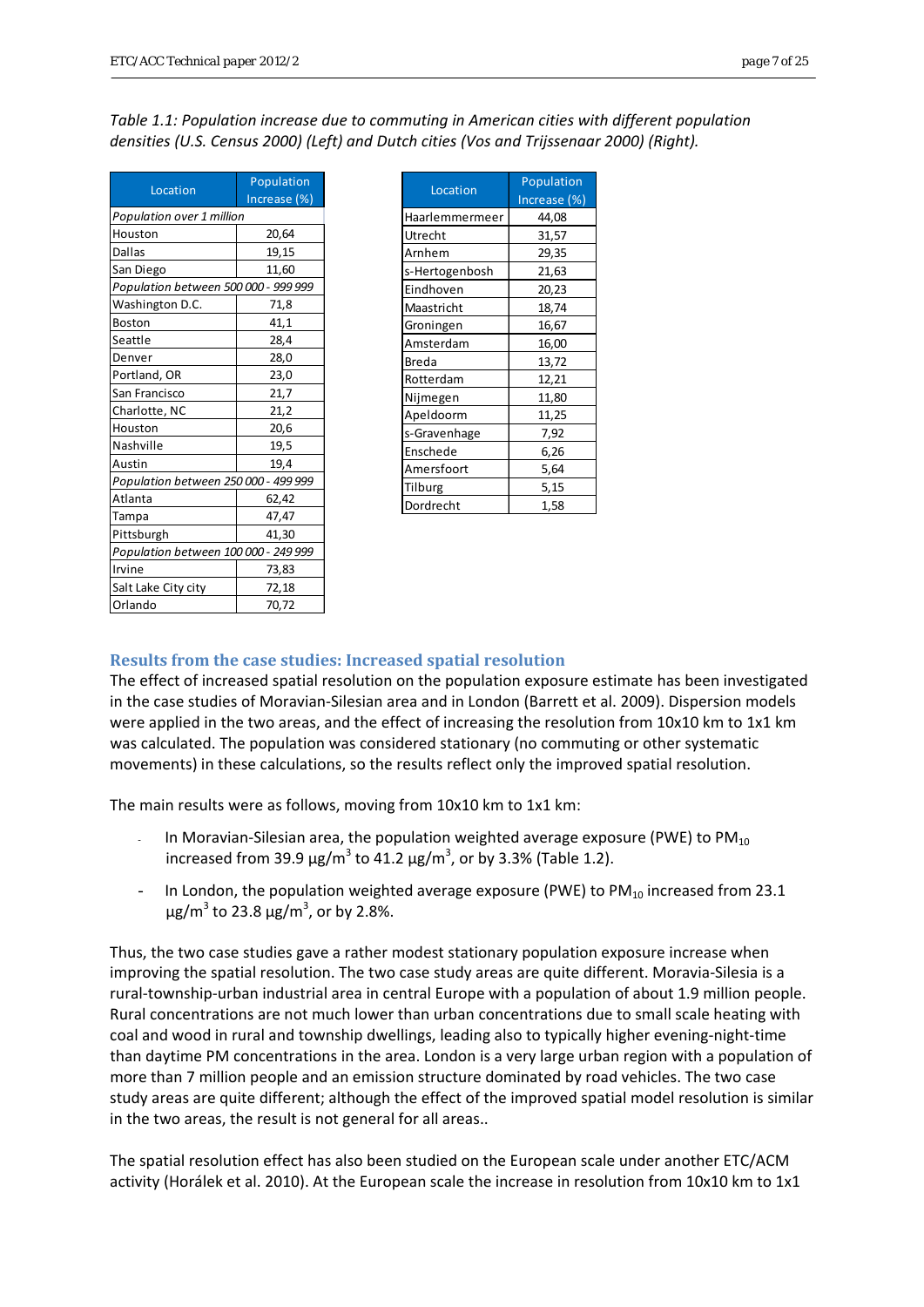km results in an increase in population weighted annual PM10 concentration from 27.1 to 28.6  $\mu$ g/m<sup>3</sup>, or by 5.5% (Horalek et al. 2010).

These average percentage increases hide the underlying structure in the population exposure distributions. The Moravian‐Silesian case study provided results shown in Table 1.2. The largest increase in exposure brackets was estimated for the highest concentration brackets, above 40  $\mu$ g/m<sup>3</sup>, while a smaller fraction of the population is exposed to the lower concentration classes. Thus, the increased spatial resolution showed that more people are actually being exposed to the highest concentrations. This is potentially a significant result. Estimating a health outcome, for example the number of premature deaths, the improved resolution will result in a 3.3 to 4.3% increase depending on whether a no-effect level of 0 or 10  $\mu$ g/m<sup>3</sup> is assumed. However, while these differences at the population level might be considered to be minor, the results in Table 1.2 indicate that an increased fraction of the population is at a much higher risk than the population on the average risk: the fraction in the concentration classes of 40  $\mu$ g/m<sup>3</sup> or higher increases with 7.1%.

*Table 1.2: Population exposure to PM10 annual average concentration in 2006 in Moravian‐Silesian Region.*

|                        |              | Concentration classes $[\mu g.m^3]$ |         |           |           |           |         | Population                                            |  |
|------------------------|--------------|-------------------------------------|---------|-----------|-----------|-----------|---------|-------------------------------------------------------|--|
| Grid size<br>[km x km] |              | $0 - 10$                            | $10-20$ | $20 - 30$ | $30 - 40$ | $40 - 45$ | >45     | weighted $PM_{10}$<br>annual average<br>concentration |  |
| 1x1                    | Number:      | $\mathbf{0}$                        | 12 911  | 189 653   | 717 067   | 320 565   | 620 920 | $41.2 \mu$ g.m <sup>-3</sup>                          |  |
|                        | $%$ of pop.: | $0.0\%$                             | $0.7\%$ | $10.2\%$  | 38.5%     | $17.2\%$  | 33.4%   |                                                       |  |
| 10x10                  | Number:      | $\mathbf{0}$                        | 12 007  | 234 325   | 805,756   | 228 339   | 580 689 | $39.9 \,\mu g.m^{-3}$                                 |  |
|                        | $%$ of pop.: | $0.0\%$                             | $0.6\%$ | $12.6\%$  | 43.3%     | 12.3%     | 31.2%   |                                                       |  |

**Results from the case studies: Including commuting in the exposure calculations** Commuting implies two central departures from static residential exposure: a) spending time at work, school, etc. and b) exposure during commuting journeys. The importance of these is determined by period and the magnitude of concentration changes due to travelling.

The case studies in London, Athens and Moravia‐Silesia calculated the changes in population exposure due to point a) above, while the Oslo case study attempted to take account of both a) and b) above, thus also including exposure during the travel itself.

The main results were as follows:

- For London, the population weighted average exposure to  $PM_{10}$  (PWE, annual average), increased from 23.8  $\mu$ g/m<sup>3</sup> to 24.4  $\mu$ g/m<sup>3</sup>, that is, by 2.5%.
- For Athens, the similar PWE increase was from 29.6  $\mu$ g/m<sup>3</sup> to 30.9  $\mu$ g/m<sup>3</sup>, that is, by 4.4%, for the Athens‐Pireaus area.
- For Moravia-Silesia, taking account of the time at work/school gave almost no change in the average PWE. This can be explained by the situation that although the daytime concentrations are higher in the central areas than in the rural areas, the daytime concentrations are generally lower than the rural night‐time concentrations, and population groups move to central areas in daytime.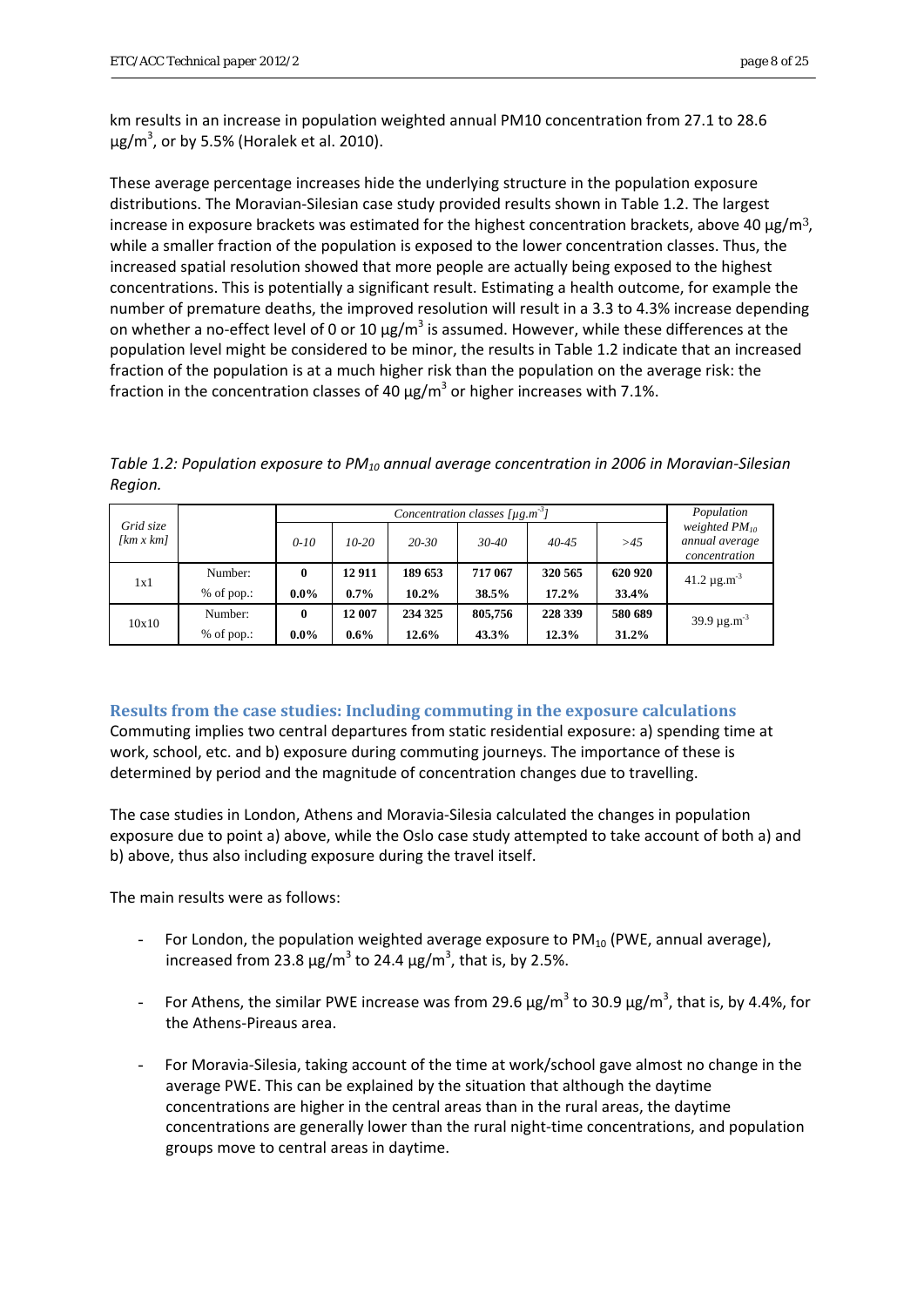For Oslo, it could be estimated that when taking account of outside-city centre dwellers commuting to Oslo central areas for work, and accounting for the estimated exposure during the commuting itself, the resulting increase in the mean concentration weighted over total population in Oslo is 6‐12% (corresponding to an increase in PWE of about 1‐1.5  $\mu$ g/m<sup>3</sup>),dependent upon assumptions. The commuting and travel exposure resulted in a 12-14% increase of the population fraction exposed over 20  $\mu$ g/m<sup>3</sup>. Dwelling areas near Oslo have generally rather low  $PM_{10}$  concentrations. For the commuters themselves (represented by 19 selected 'persons'), the concentration with daily routine (two hour travelling, 8 hours working in central Oslo) is on average 52% higher than the concentration at the home address. Large variations (from ‐12 up to +160%) are seen for the 19 test persons.

From the case studies, it is clear that commuting to and spending time at work would most often lead to increased average population exposure (PWE) to  $PM_{10}$ , although Moravia-Silesia does represent a case where the calculations do not show an increase. The magnitude of the increase clearly depends upon the local conditions, including the difference between central urban and suburban‐rural area concentrations. Climate‐meteorological conditions and their variation between day and night also play a role: day-night temperature and dispersion conditions modulate the concentrations caused by the differing emission strengths day‐night. The Moravia‐ Silesia example shows that this can influence the commuting effect on the PWE significantly.

#### **Incompleteness of the results of the study so far**

It is clear that spatial resolution and commuting influence the estimated level of population exposure, although the case studies so far indicate that the influence may not be very large. Spatial resolution from 10x10 to 1x1 km increased the average population exposure by 2.8% to 3.3% in the two case studies (London and Moravia‐Silesia, respectively). Commuting (spending time at work/school) increased the population exposure from almost nothing to more than 6% in the case studies (Moravia‐Silesia, London, Athens, Oslo). The exposure during the commuting journeys has so far not been taken into account except for the Oslo case study, where it was done in a fairly simplified way. The example in Oslo showed a significant increase in the estimated population averaged exposure if exposure during travel was taken into account.

Another important issue is that although the influence of the mentioned factors may be limited when calculated as average over the entire population, it is clear that the commuting affects a certain and defined population group which would tend to have their exposure increased substantially compared to the non‐commuting population group. Providing data for the population exposure distribution will show the magnitude of the population that is exposed to the highest concentrations. The most highly exposed group could consist partly of commuters, and partly of the group of urban dwellers who live and work in the most highly polluted areas. It would be of interest to have an estimate of the magnitude of the population group in Europe that is most highly exposed, and what the health impact of this high exposure actually is.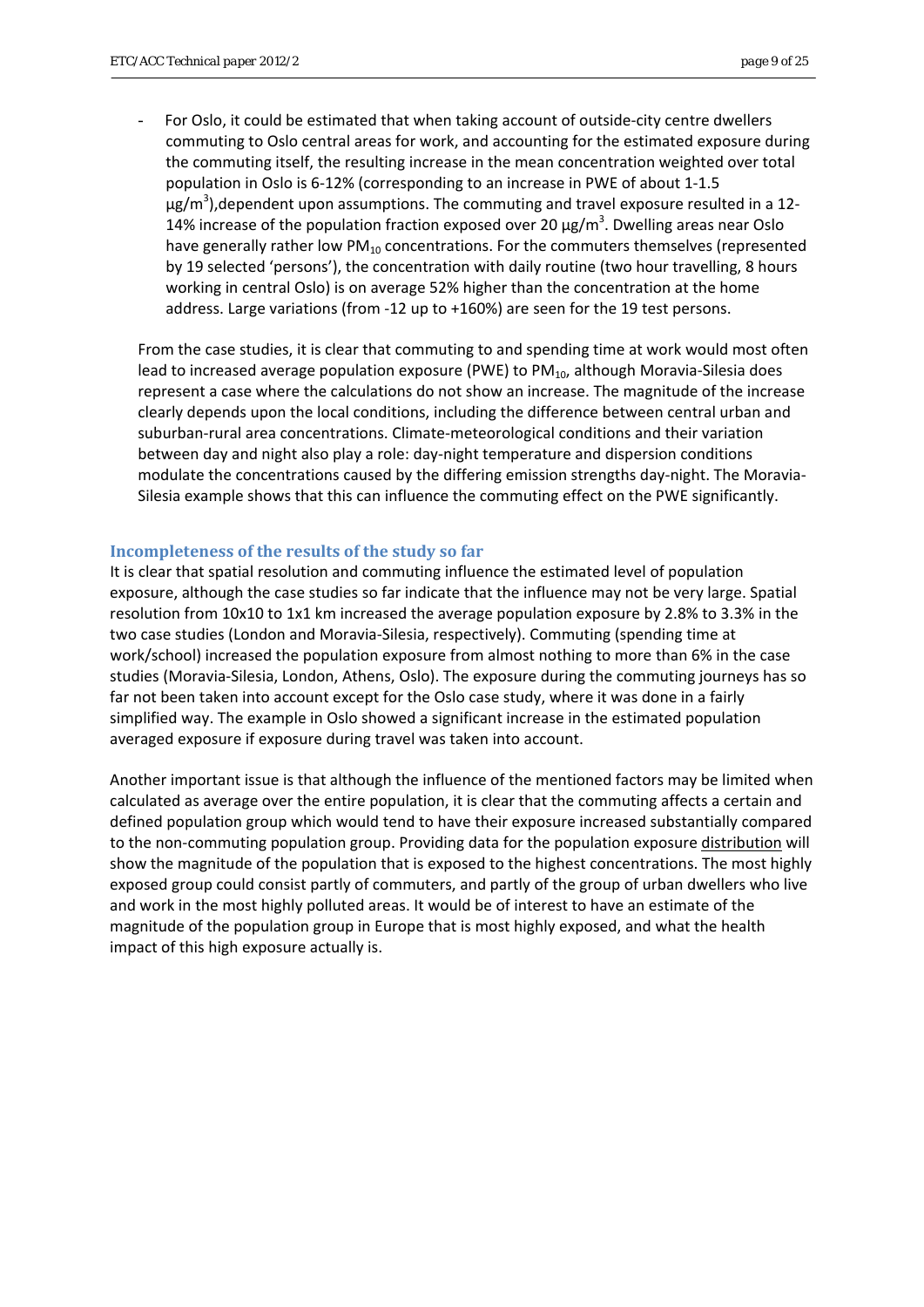## <span id="page-9-0"></span>**1.2 Exposure assessment methodologies in the Clean Air for Europe programme**

Population exposure and health effects assessments of  $PM_{2.5}$  are part of the basis for the development of the Thematic Strategy of the Clean Air for Europe (CAFE) Programme [\(http://europa.eu/legislation\\_summaries/environment/air\\_pollution/l28159\\_en.htm\)](http://europa.eu/legislation_summaries/environment/air_pollution/l28159_en.htm).

The CAFE assessments of population exposure to  $PM<sub>2.5</sub>$  and the resulting health effects assessments are based upon the following methods for exposure and health effects estimation (Amann et al. 2005b):

- Average background concentrations in the EMEP grid (50x50 km<sup>2</sup> grid size) is provided by the EMEP unified (eulerian) model.
- The model considers primary PM emissions as well as inorganic PM formation from anthropogenic emissions of  $SO_2$ , NO<sub>x</sub> and NH<sub>3</sub>. Natural sources of PM as well as organic secondary particles (SOA) are not considered.
- The increase in urban PM concentrations is estimated using the 'City‐Delta' procedure (Amann et al., 2005a).
- The estimation of health effects by  $PM_{2.5}$  is based upon the linear dose-response relationship recommended World Health Organization/UNECE Task Force on Health [\(http://www.unece.org/env/documents/2004/eb/wg1/eb.air.wg1.2004.11.e.pdf\)](http://www.unece.org/env/documents/2004/eb/wg1/eb.air.wg1.2004.11.e.pdf). It 'transfers the rate of relative risk for PM2.5 identified by Pope *et al.* (2002) for 500.000 individuals in the United States to the European situation and calculates mortality for the population older than 30 years'.

The 'City-Delta' procedure is developed based upon the City delta study where 17 models participated in modelling air pollution in 8 cities for 7 different scenarios (Cuvelier et al., 2005). The functional relationship used to calculate the additional ('delta') PM concentrations 'relate the difference between the annual average  $PM<sub>2.5</sub>$  concentration in the urban area and in the 50x50 km grid cell surrounding the city with spatial differences in emission densities of low level sources and city‐specific wind speeds' (Amann et al. 2007). Emission densities in grids and cities are related to population densities. Input to the urban increment calculations are EMEP grid cell emission densities, population density ratios and grid cell/city average wind speeds. The relationship is 'calibrated' using 'parameters derived from the City‐Delta ensemble model'.

The urban population exposure assessment of the CAFE Programme thus uses a spatially uniform  $PM<sub>2.5</sub>$  concentration in each city. Also, the assessment considers the resident population, and does not consider the effects on average urban exposure of the commuting population. In response to this, the present study attempts to include the effects on urban population exposure when taking into account intra‐urban variability and commuting.

Regarding health effects and its valuation, CAFE considered total mortality. It could be recommended to use cause‐specific risk data which are regarded as more reliable, see section 1.3 below.

## <span id="page-9-1"></span>**1.3 Relevant health endpoints**

In ambient air, especially in urban air, a wide range of pollutants are found in relative high concentrations: nitrogen dioxide, ozone, particulate matter and on a more local scale, high levels of benzene, PAH or heavy metals are observed (Mol et al. 2010; Vixseboxse and de Leeuw 2009; Barret et al. 2008, 2009). This pollution originates from several sources, like traffic, space heating, industrial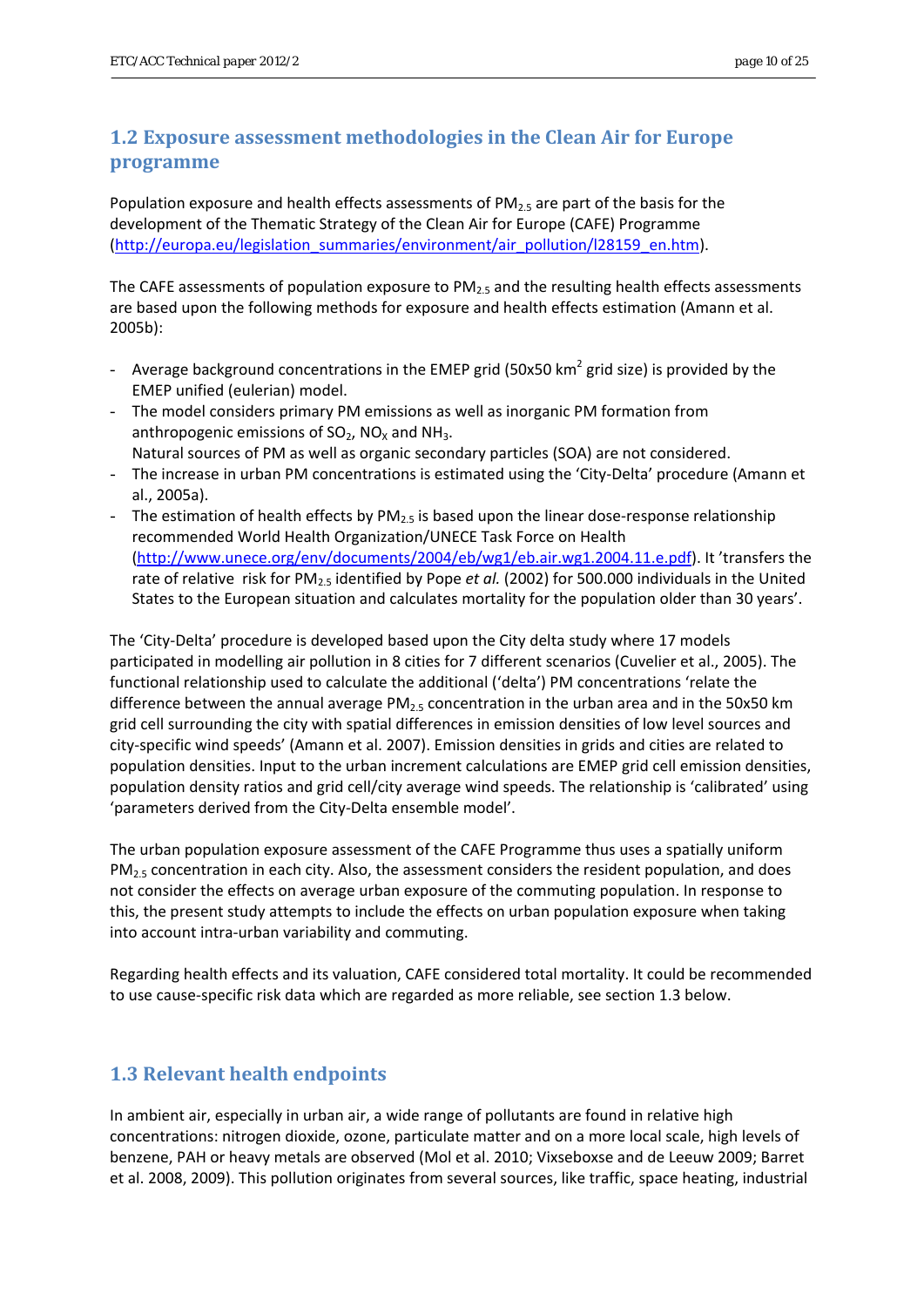sources (see e.g. Moussiopoulos et al. 2008). Several studies (e.g. Krzyzanowski et al. 2005) have documented that in particular the exposure to traffic‐related air pollution is associated with adverse health effects. According to current views, the largest risk for human health is attributed to particulate matter exposure. When expressing health effects attributable to the exposure to air pollution in terms of years of life lost or premature deaths, the exposure to PM is several times more important than the exposure to ozone or other pollutants. A comparison of mortality and morbidity health end‐points is only possible when it is based upon economic valuation. Although it should be kept in mind that the basis of evidence for quantifying morbidity end‐points is more limited than for mortality, cost benefit analysis as for example made in the CAFE process clearly shows that costs are dominated by mortality (Watkiss et al. 2005).

There is growing evidence that the fine PM fraction (PM<sub>25</sub>) is more toxic than the coarse fraction  $PM_{10}$  minus PM<sub>2.5</sub>). An evaluation on the basis of PM<sub>2.5</sub> is to be preferred, but for the purposes of this study the available information on measured ambient  $PM_{2.5}$  concentrations on the European scale is insufficient. Atmospheric transport models have been used to calculate  $PM_{2.5}$  concentrations but the spatial resolution is too coarse to resolve the urban scale needed to account for commuting and journeys. De Leeuw and Horalek (2009) have prepared a European PM $_{2.5}$  map with a resolution of 10x10 km. This map, prepared for 2005, is however based on  $PM_{10}$  measurements and an assumed  $PM_{2.5}/PM_{10}$  concentration ratio. At the moment no detailed PM<sub>2.5</sub> maps on such a low spatial scale are available for the whole of Europe. Consequently, for the European scale this study will base exposure estimates and sub-sequent health effects assessment on the routinely available  $PM_{10}$  maps as prepared by the ETC/ACC (see de Smet et al. (2009) and references cited therein for more details). When PM $_{2.5}$  maps become routinely available, it is recommended to use, instead of the total mortality, cause‐specific mortalities (see Table 1.3) as health outcomes.

The relative risks associated with a 10  $\mu$ g/m<sup>3</sup> change in PM<sub>10</sub> concentration are given in Table 1.3. Künzli et al. (2000) assume a linear concentration‐response function over a concentration range of 7.5 μg/m<sup>3</sup> to 40 μg/m<sup>3</sup> and above. We make the assumption that the function can also be applied for the population fraction at the upper end of the concentration distribution. For completeness the relative risk for  $PM<sub>2.5</sub>$  are included.

| pollutant         | Health outcome                                                                                  | Relative risk or cases per<br>$10 \mu g/m^3$ (95%)<br>confidence interval) | reference           |
|-------------------|-------------------------------------------------------------------------------------------------|----------------------------------------------------------------------------|---------------------|
| $PM_{10}$         | Total mortality, adults > 30<br>year; excluding violent death                                   | $1.04(1.03 - 1.06)$                                                        | Künzli et al., 2000 |
| PM <sub>2.5</sub> | Total mortality, adults > 30<br>year; excluding violent death                                   | $1.06$ $(1.02 - 1.10)$                                                     | Pope et al. 2002    |
| $PM_{2.5}$        | Mortality from cardio-<br>pulmonary disease, adults > 30<br>year (ICD-9: 401-440 & 460-<br>519) | $1.08$ $(1.02-1.14)$                                                       | Pope et al. 2002    |
| PM <sub>2.5</sub> | Mortality for lung cancer,<br>adults > 30 year (ICD-9 162)                                      | $1.13$ $(1.04 - 1.22)$                                                     | Pope et al. 2002    |
| $PM_{10}$         | Mortality from acute<br>respiratory infection, children<br>aged 0-4 years                       | $1.01(0.99-1.03)$                                                          | Cohen et al. 2004   |

*Table 1.3. Mortality relative risk associated with a 10 μg/m<sup>3</sup> change in PM concentration.*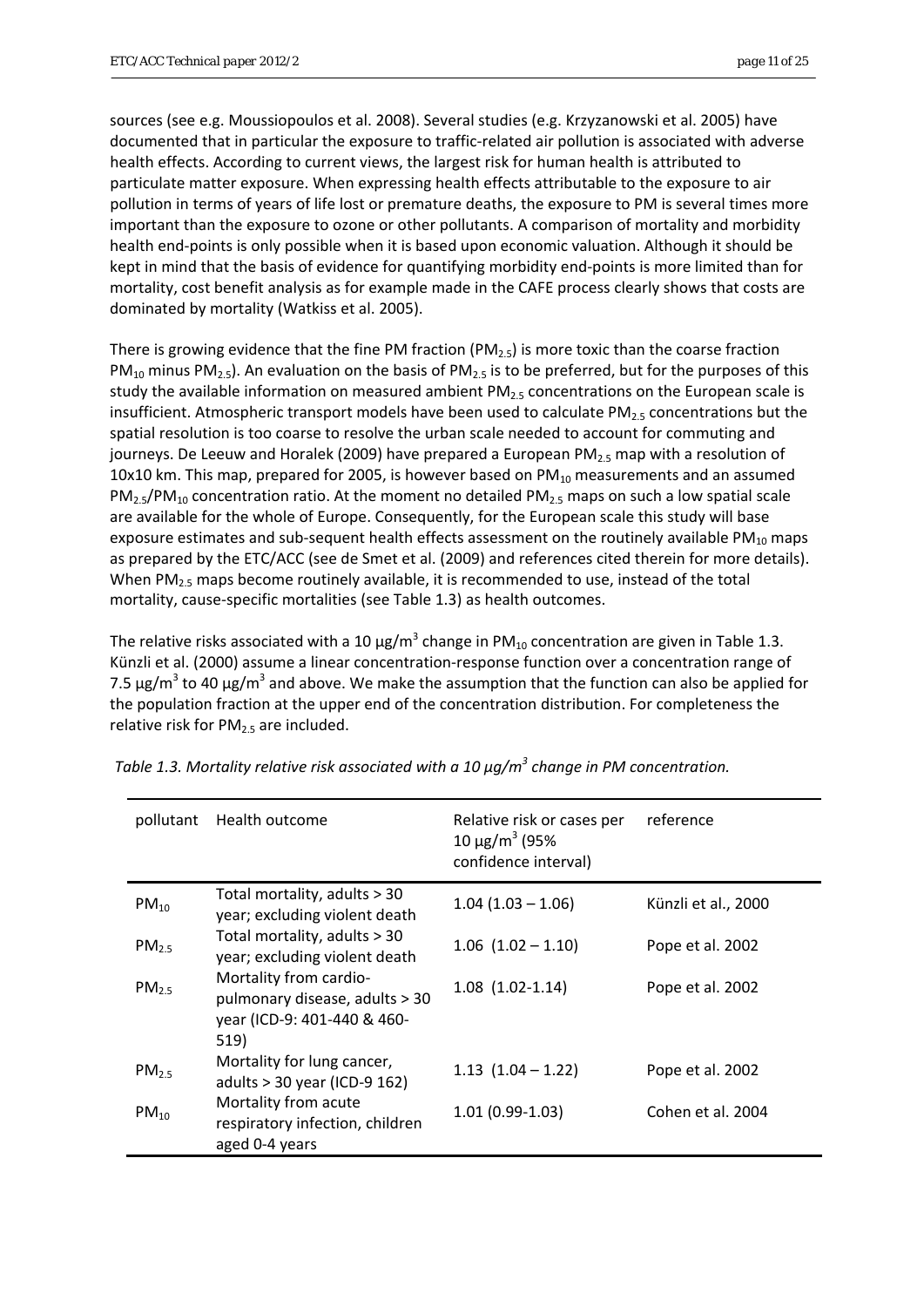## <span id="page-11-0"></span>**1.4 Objectives of the present study**

The main objective of this study is to attempt to provide a stronger foundation for selection of policy measures to reduce population exposure to air pollutants and resulting health effects. The study bases itself on the previous work under the relevant ETC/ACC activities, which includes carrying out 4 case studies for London, Athens, Moravia‐Silesia and Oslo (Barrett et al., 2008; 2009), summarised above (section 1.1).

Focus is on PM since, as detailed above, the health effects of PM dominates the costs of the population exposure to air pollution in Europe.

Population exposure as calculated under the CAFE work uses a uniform concentration of PM in each city, and does not take account of the day‐time moving of population groups into the cities due to the population's commuting. The case studies indicated that the effect of taking account of the intraurban concentration variability and increasing the spatial resolution to pick up the variability at enough detail, has a small/moderate effect on the population weighted exposure (PWE). They also showed, however, that taking account of the commuting can increase the PWE substantially, especially at the high end of the exposure distribution.

The more detailed objectives of the study presented in this report where to investigate:

- The exposure distribution and the most highly exposed part of the population.
- The contribution from commuting and journeys to the exposure.

The unique commuting data base of London to study the commuting effects on exposure, including the additional exposure during travel itself will be used in a subsequent study. This study is focusing on the following:

- 1. AirBase data analysis: investigate the intra‐urban variability.
- 2. Examination of data bases on population and commuting data, to investigate the extent and completeness of European commuting data bases and how they can be utilised for exposure studies.
- 3. The European air pollution exposure situation resulting from the above activities.

Activities 1, 2 and 3 are described respectively in Chapter 2, 3 and 4.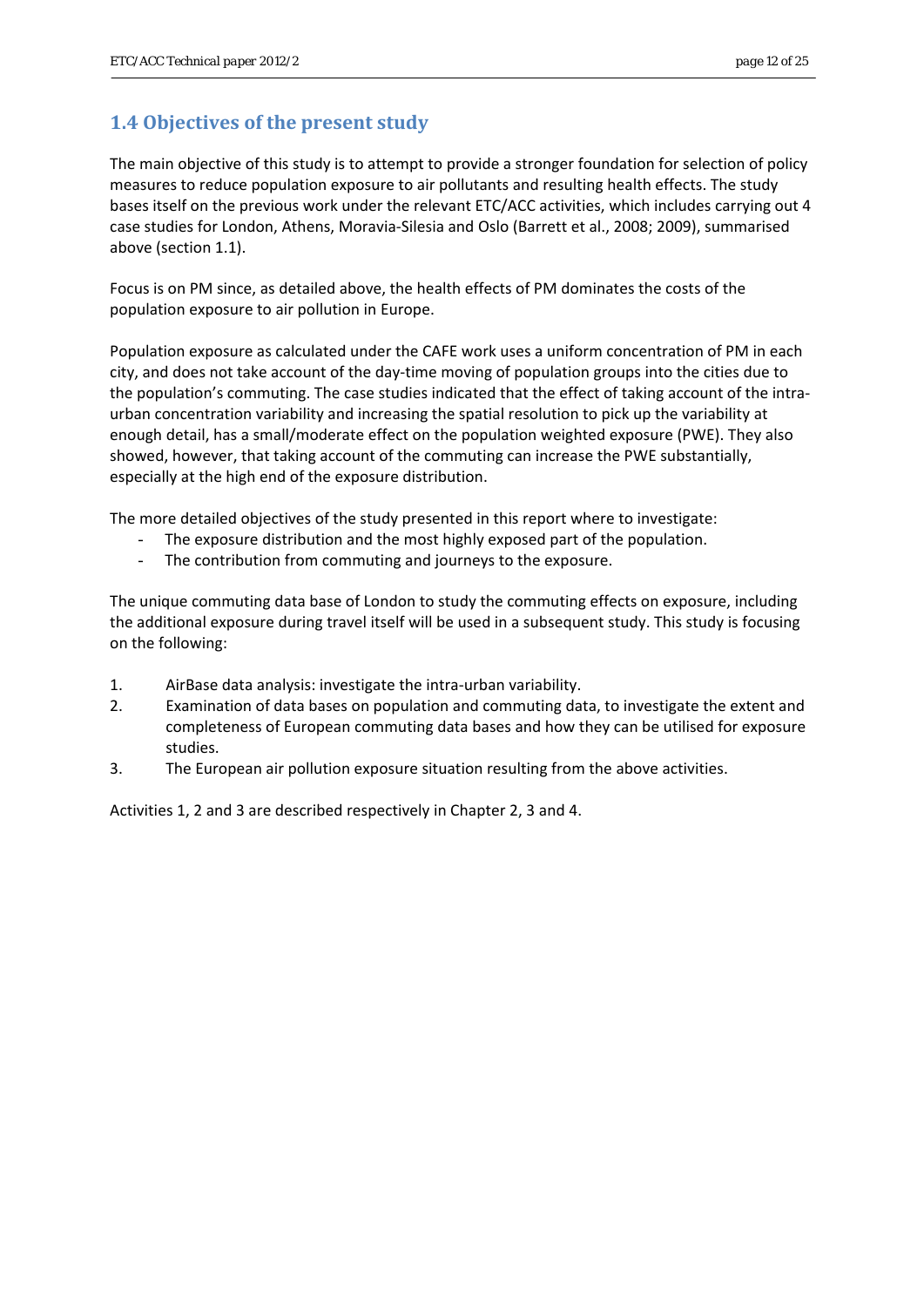## <span id="page-12-0"></span>**2 Study of AirBase data relevant for assessment of PM10 exposure distribution: Intraurban variability**

When quantifying air pollution health effects and their distribution among the population, it is important to have information about the spatial variability of ambient concentrations as well as of the population. Using information available from AirBase we have explored the spatial variability of  $PM_{10}$  $PM_{10}$  $PM_{10}$  in urban areas. Using the data for 2008, 17 cities included in the Urban Audit dataset<sup>1</sup> have been selected where 4 or more (sub)urban background stations are operational. As we focus in this report on the impact of PM exposure to air pollution, and the health effects are dominated by the long term exposure, only the annual mean concentrations are analysed.

To evaluate the homogeneity of  $PM_{10}$  levels within a city the concentration at each of the monitoring stations in 17 cities has been compared with the city averaged concentration calculated over all operational stations. Figure 2.1 shows the relative deviation for each of the stations from the city average. In a few cases the maximum deviations are ±25%; generally the highest and lowest observed concentration is within ±15% of the averaged. The observed variability does not seem to depend on the size of the city: the relative standard deviation (=  $\sigma/C_{\text{aver}}$ ) is not correlated with the size of the city population. There is also no indication that the variability correlates with the  $PM_{10}$ concentration.

A similar analysis was made starting with agglomerations as defined under the Air Quality Directive. For the 37 agglomerations with four or more (sub)urban background stations, the relative standard deviation ranges from 3% to 30%. This is, not unexpectedly, (slightly) larger than found for the Urban Audit cities, as an agglomeration frequently consists of several cities including the less populated areas between the cities a larger variation is expected. Again no correlation between the size of an agglomeration (expressed by the population number) and variability is found.

According to the Air Quality Directive 2008/50/EC sampling points directed at the protection of human health shall be sited in such a way as to provide data on the following:

- the areas within zones and agglomerations where the highest concentrations occur to which the population is likely to be directly or indirectly exposed for a period which is significant in relation to the averaging period of the limit value(s);
- levels in other areas within the zones and agglomerations which are representative of the exposure of the general population.

Assuming that cities actually locate monitoring stations according to these criteria, we may further assume that the monitoring stations are spatially representative for the urban domain, and we may conclude that the relative variability of  $PM_{10}$  concentrations in urban areas is typically within  $\pm 15\%$ independent of variables like city size or current  $PM_{10}$  levels.

-

<span id="page-12-1"></span><sup>1</sup> http://epp.eurostat.ec.europa.eu/portal/page/portal/region\_cities/city\_urban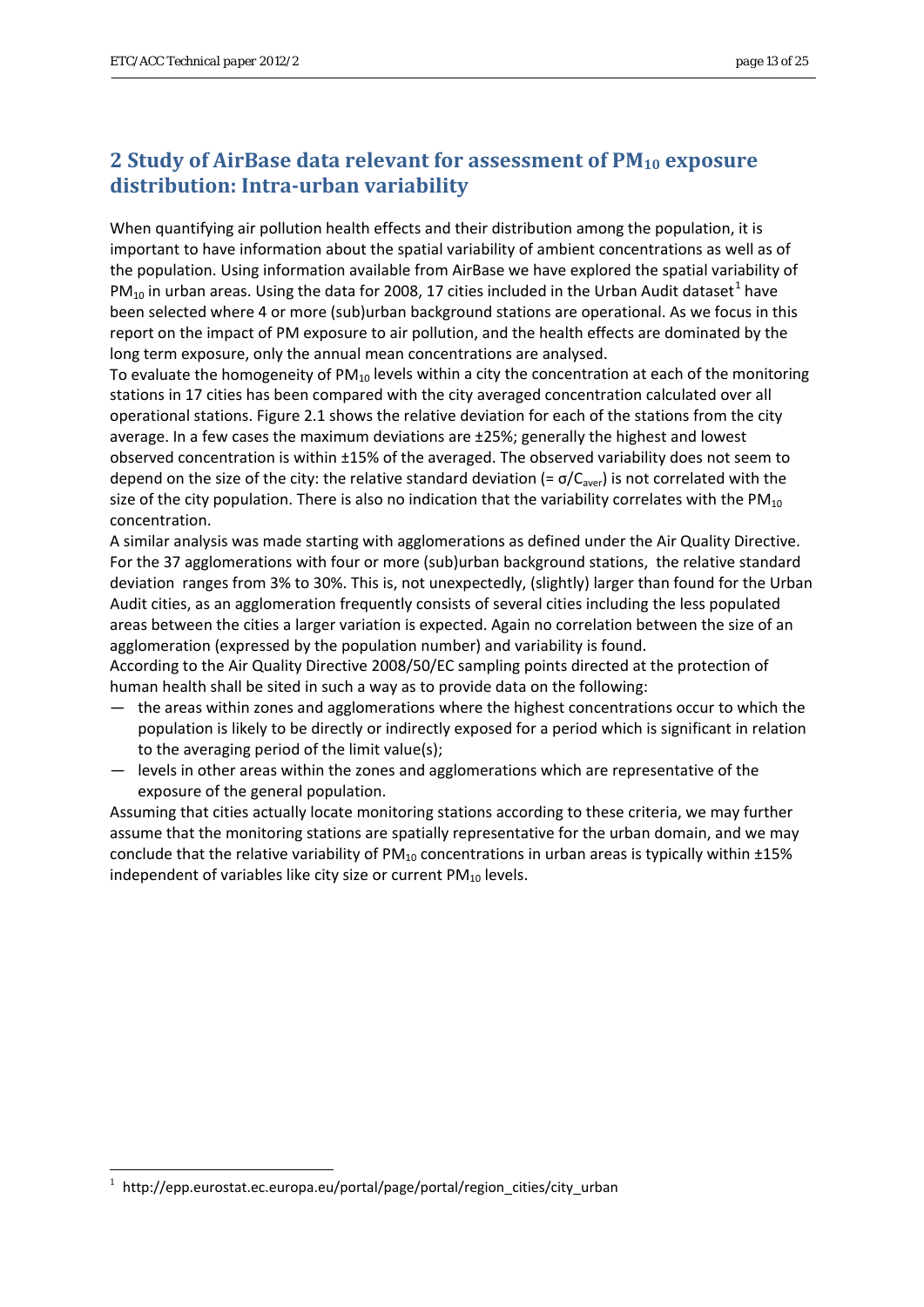

*Figure 2.1. Variability of PM concentration in urban areas (2008): relative deviation at each individual station compared to the urban averaged concentration. Numbering and further details of the selected cities are given in Table 2.1*

| Table 2.1. Numbering, population averaged concentration ( $\mu$ g/m <sup>3</sup> ) and standard deviation ( $\mu$ g/m <sup>3</sup> ) |  |
|--------------------------------------------------------------------------------------------------------------------------------------|--|
| in urban areas; $PM_{10}$ annual mean for 2008.                                                                                      |  |

| number | name            | population | conc | st.dev. | number | name          | population | conc | st.dev. |
|--------|-----------------|------------|------|---------|--------|---------------|------------|------|---------|
|        | Graz            | 235477     | 28.5 | 6.5     | 9      | Marseille     | 1014110    | 30.3 | 2.6     |
| 2      | Antwerpen       | 455148     | 22.6 | 3.7     | 10     | <b>Dublin</b> | 471841     | 13.7 | 2.4     |
| 3      | Praha           | 1170571    | 22.3 | 2.1     | 11     | Roma          | 2553873    | 30.7 | 2.7     |
| 4      | <b>Berlin</b>   | 3387828    | 22.9 | 2.3     | 12     | Warszawa      | 1692854    | 28.8 | 2.8     |
| 5      | <b>Hamburg</b>  | 1734830    | 20.9 | 2.6     | 13     | Poznan        | 570778     | 29.3 | 1.3     |
| 6      | Toulouse        | 636245     | 19.5 | 0.9     | 14     | Gdansk        | 459072     | 18.5 | 4.9     |
| 7      | <b>Bordeaux</b> | 700027     | 20.2 | 2.7     | 15     | Lublin        | 355998     | 27.3 | 3.7     |
| 8      | Lille           | 1098606    | 29.4 | 1.8     | 16     | Istanbul      | 9897599    | 59.2 | 13.2    |
|        |                 |            |      |         | 17     | London        | 7429200    | 23.5 | 1.4     |

As a first order approximation the concentration might be described by a normal distribution with a  $\sigma$  = 7.5%. This, however, relates to the spatial PM<sub>10</sub> variability, and is not necessarily true for population exposure. At spatial scales of tens of kilometres or larger there is a positive correlation between population density and  $PM_{10}$  concentrations. If such a correlation also exists within an urban area, the population weighted concentration will exceed the spatially weighted concentration. To examine this we related the resident population density within a radius of 1 km around the station with the concentration. Before correlating, population density and concentration data are normalized according to:

$$
dev_{ik} = (X_{ik} - \overline{X_k}) / \overline{X_k}
$$

where *devik* is the relative deviation at station *i* in city *k*; *Xik* is the observed value (population density, concentration) at station *i* in city *k* and  $X_k$  is the averaged value in city *k*. Results are shown in Figure 2.2; there is no correlation between the relative deviation from the urban average for concentration and resident population density. For the small spatial scales within a city the correlation between resident population and concentration is obviously lost. Reasons can be the long‐range transport character of PM pollution which results in a high urban background level from outside sources, as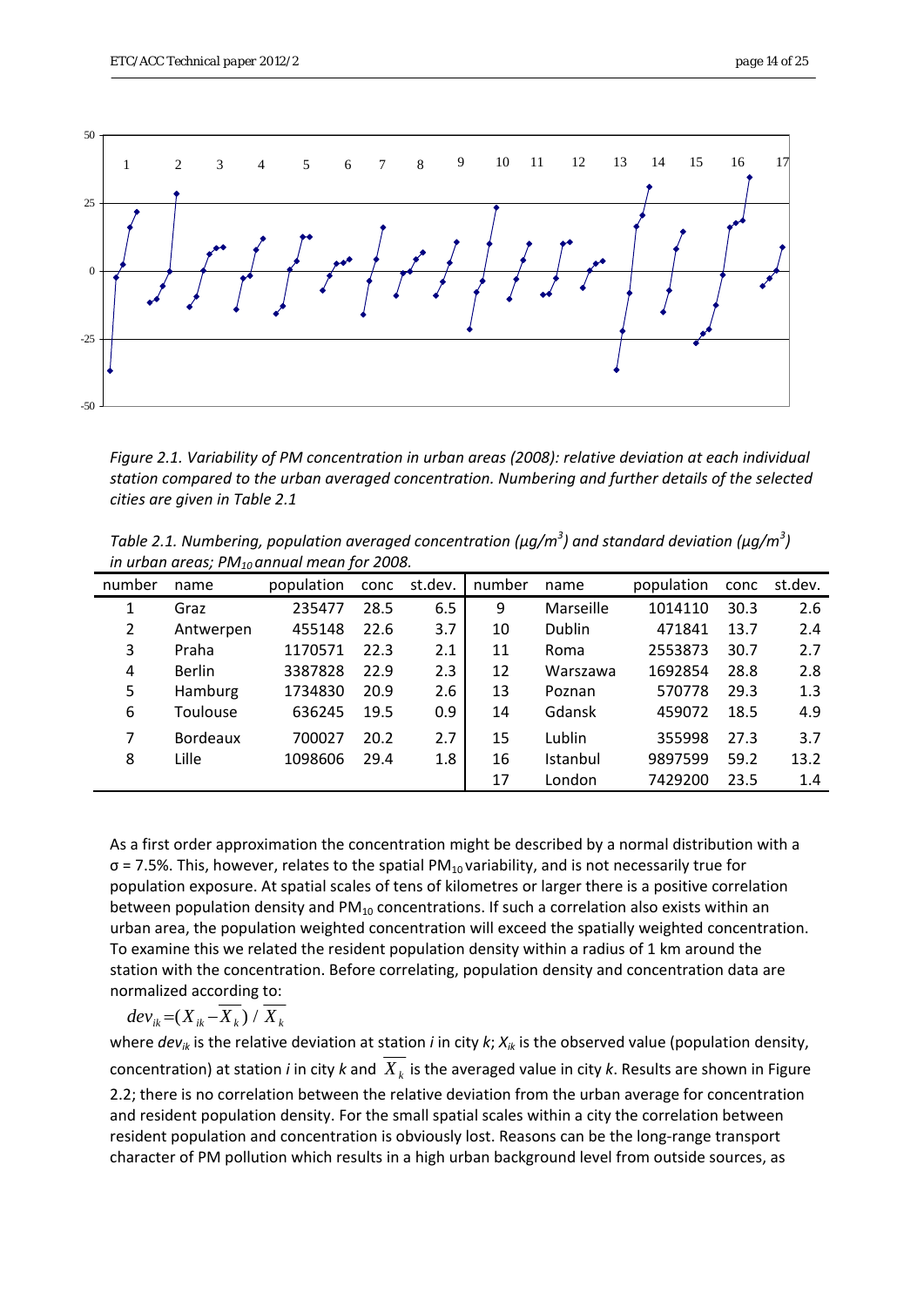well as the typically complex spatial source distribution within cities, where sources a bit further away from the station location may influence the concentration significantly.



**rel dev concentration(% )**

*Figure 2.2. Relative deviation of population density around a monitoring station versus the relative deviation of the concentration at the station.*



*Figure 2.3. Frequency distribution of the relative deviation of the concentration at urban background stations from the average concentration in each city.*

A frequency distribution of the relative deviations in concentrations is given in Figure 2.3. Evaluating Figures 2.2 and 2.3, one may assume for the population exposure within a city a normal distribution with  $\sigma$  = 7.5%. When assessing the health impacts on the total urban population using linear doseeffect relations the concentration variability might be accounted for but its impact will not be large. For a linear dose-effect relation the incremental effect is independent upon the actual dose level. However, for non‐linear relations or in case of a threshold level in the same order of magnitude as the current urban levels, the upper end of the population exposure distribution has to be considered. The above result that within the city there is no correlation between population density and concentration levels is based on a static (resident) population. The effect of a commuting subset of population is not accounted for. At the moment we have no information whether there is a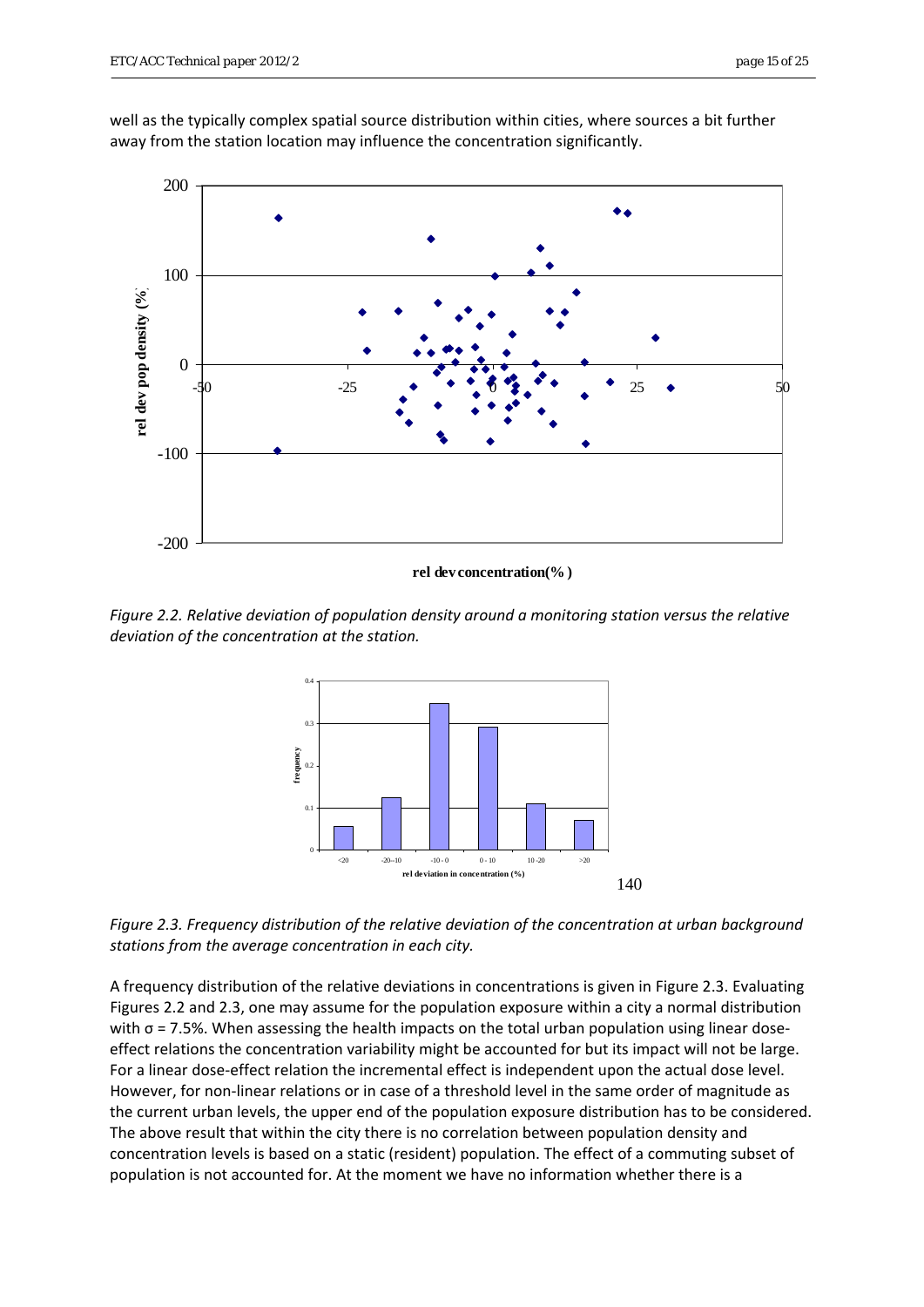correlation between total daytime population and pollutant concentrations. For European cities industry is generally located outside the city boundaries while working places are mostly found in commercial areas. Commercial areas will attract more traffic than residential areas. This leads to increased traffic emissions and ambient concentrations although the traffic contribution to concentrations may be too small to detect. As a first approximation we assume that concentrations in commercial and residential areas are similar and that commuters are exposed to a similar concentration distribution as the static population.

A frequency distribution for the European urban population exposure can be made from the information in the Urban Air Quality Indicator, CSI004 (EEA 2010). The 2008 data set of the Urban Air Quality Indicator contains 300 cities with a total population of 110.5 million. In Figure 2.4 two distributions have been calculated; one is based on assigning the total population in a city to the concentration class corresponding to the city averaged concentrations. The second distribution is based on first estimating a distribution within each city using  $\sigma$  = 7.5%; in a second step these distributions have been summed over all cities. Turkish cities have not been included in the analysis. The difference between the two distributions is small. The fraction of the urban population exposed to concentrations above the limit value of 40  $\mu$ g/m<sup>3</sup> is about the same for both procedures: 9.8%.

The analysis above indicates that taking account of the intra-urban concentration variability at the spatial scale of the typical distance between monitoring stations in the cities, which is several kilometres, has negligible effect on the European average population exposure. The previous case studies gave as a result that increasing the spatial resolution from 10x10 to 1x1 km increased the modelled population weighted exposure (PWE) by about 3%. In any case, both these approaches indicate that the effect of intra-urban variability on PWE in modest, when commuting is not taken into account.



**Exposure distribution in urban areas (2008)**

*Figure 2.4. Frequency distribution of population exposure in urban area assuming no concentrations variations within a city (blue bars) and assuming a normal distribution with σ = 7.5% (orange bars). City information (population, concentration) taken from the core set indicator on urban air quality (CSI004).*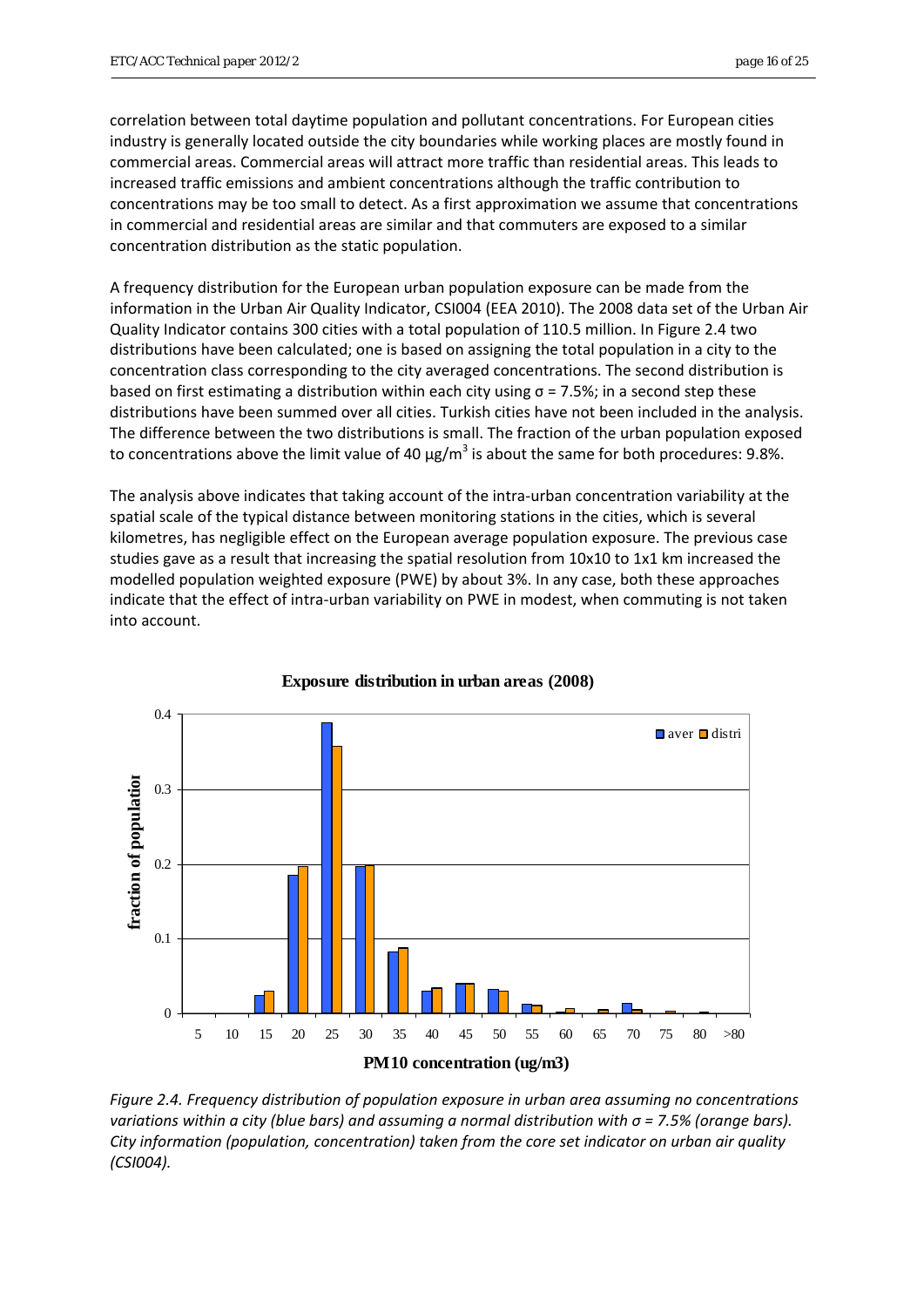## <span id="page-16-0"></span>**3 European data bases on commuting**

There are many sources of commuting data in the European countries which collect the data at country level, see the examples given in Chapter 1 and in Barrett et al. 2009. However, only few programs on the collection of commuting data are maintained by international organizations. Thus the collection of the primary data still takes place at the country level and the administration at international level provides a harmonized process of data collection and comparable results. One of the international surveys offering commuting data is the Labour Force Study (LFS) maintained by Eurostat. LFS is a well established survey which is carried on in 26 European countries since 1983. Unfortunately the use of commuting data from LFS for a Europe‐wide study has some disadvantages. LFS is in principle a selective survey not aiming for a complete coverage of the population. The aim of the LFS is to provide time‐series with quarterly results. Another disadvantage of the LFS is in the coarse level of spatial resolution of the results. The data can be purchased for most of the countries at NUTS2 level (e.g. regions)only and for Germany, Great Britain and Austria even for the NUTS1 (e.g. provinces) only.

For this study commuting information has been obtained from the Urban Audit (UA). The following information was extracted<sup>[2](#page-16-1)</sup> for each city (see Figure 3.1) from the database:

Total residential population;

1

- People commuting into the city;
- People commuting out of the city.

Data was extracted for four time periods (1989‐1993; 1994‐1998; 1999‐2002; 2003‐2006). In case of missing population numbers, data was completed using the information collected under the Core Set Indicator CSI004 (Urban Air Quality).

The data showed that the ratio of *people commuting into the city* to the *total residential population* is fairly constant for each of the four time intervals. In case of missing values for the last period (2003‐2006) the average value of the proceeding periods is taken. Within a country this ratio varies within a limited range with the exception of some capital cities. For example, for cities in Belgium, excluding Brussels, we found a ratio of 0.25 ± 0.05 but for Brussels a ratio of 0.50 is found. For cities in France, excluding Paris, the ratio is  $0.12 \pm 0.05$  with a ratio of 0.06 for Paris. For cities for which none of the time interval commuting data was available a national averaged ratio for the other cities was inserted. For five countries (Greece, Latvia, Lithuania, Malta, and Romania) no commuting information at all was available. In these cases we used the same ratio as in a neighbouring country (Italy, Estonia, Estonia, Italy and Bulgaria, respectively). A similar approach was used for gap‐filling missing data of the ratio of *people commuting out of the city* to *total residential population.* As only limited data for the national level is available it is difficult to validate the gap filling method. Only for a number of Dutch cities (Table 1.1) data is available for comparison. For these cities a good correspondence has been found ( $R^2$ = 0.89), see Figure 3.2

The gap-filled database offers the possibility to estimate in a consistent way the day-time population in more than 350 of the larger cities. This fulfils partly the requirements of a model to estimate the exposure for commuters. Missing information is on the home address of the commuter, the travel distance and time and the transport mode. We are not aware of data sources where this information is available. In the next steps further assumptions have to be made (see Chapter 4).

<span id="page-16-1"></span><sup>&</sup>lt;sup>2</sup> Data extracted on 21 May 2010. We acknowledge the assistance of Teodora Brandmuller and Kristina Dourmashkin in extracting the data.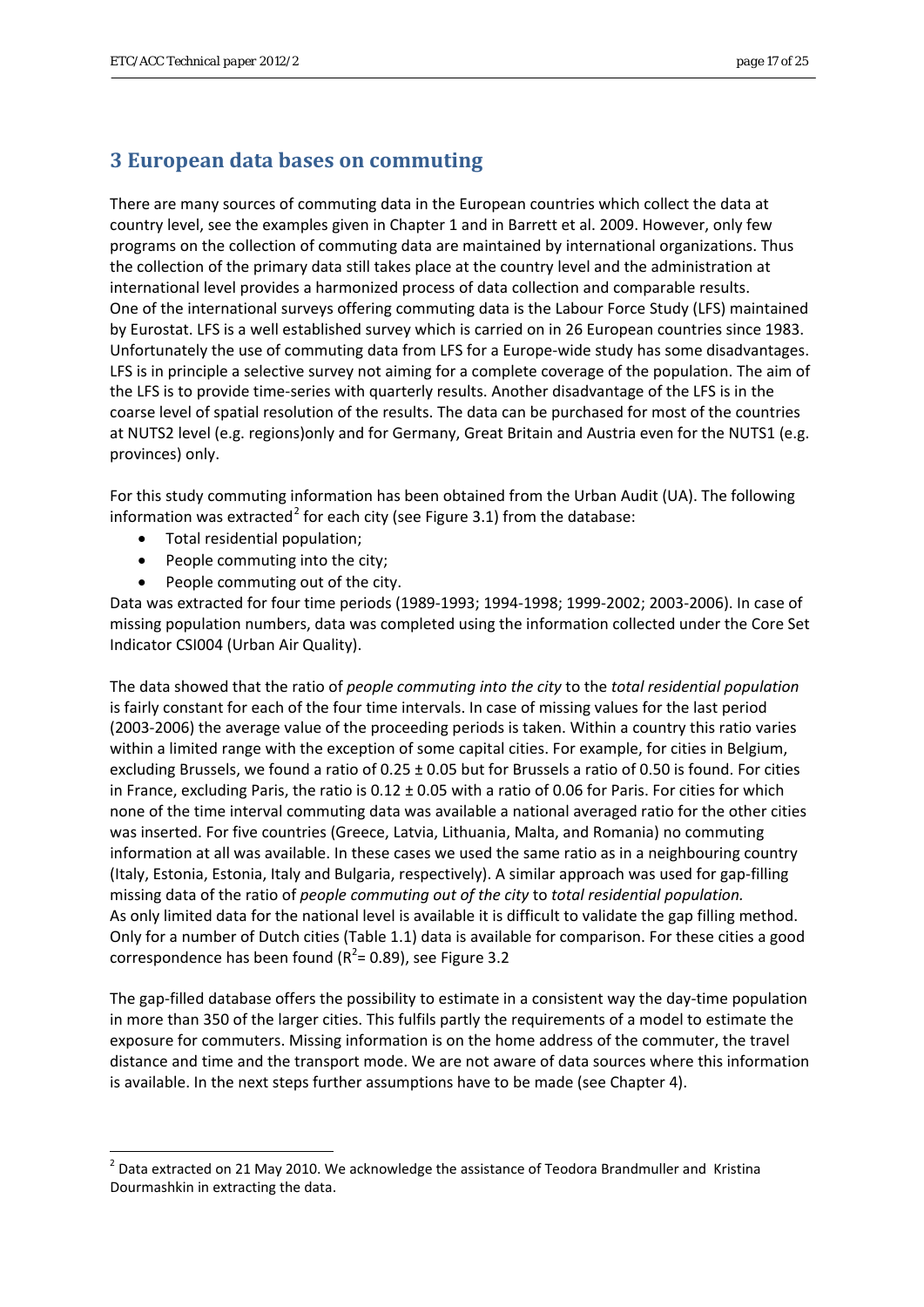

*Figure 3.1. Cities included in the Urban Audit dataset.* 



**Net incoming commuting flux (%-tage of population) for Dutch cities**

*Figure 3.2. Comparison between the net incoming commuting flux (expressed as percentage of the urban* population) as reported by the Dutch Statistical Bureau (CBS) (Vos and Trijssenaar 2000) and as extracted from *the Urban Audit dataset.*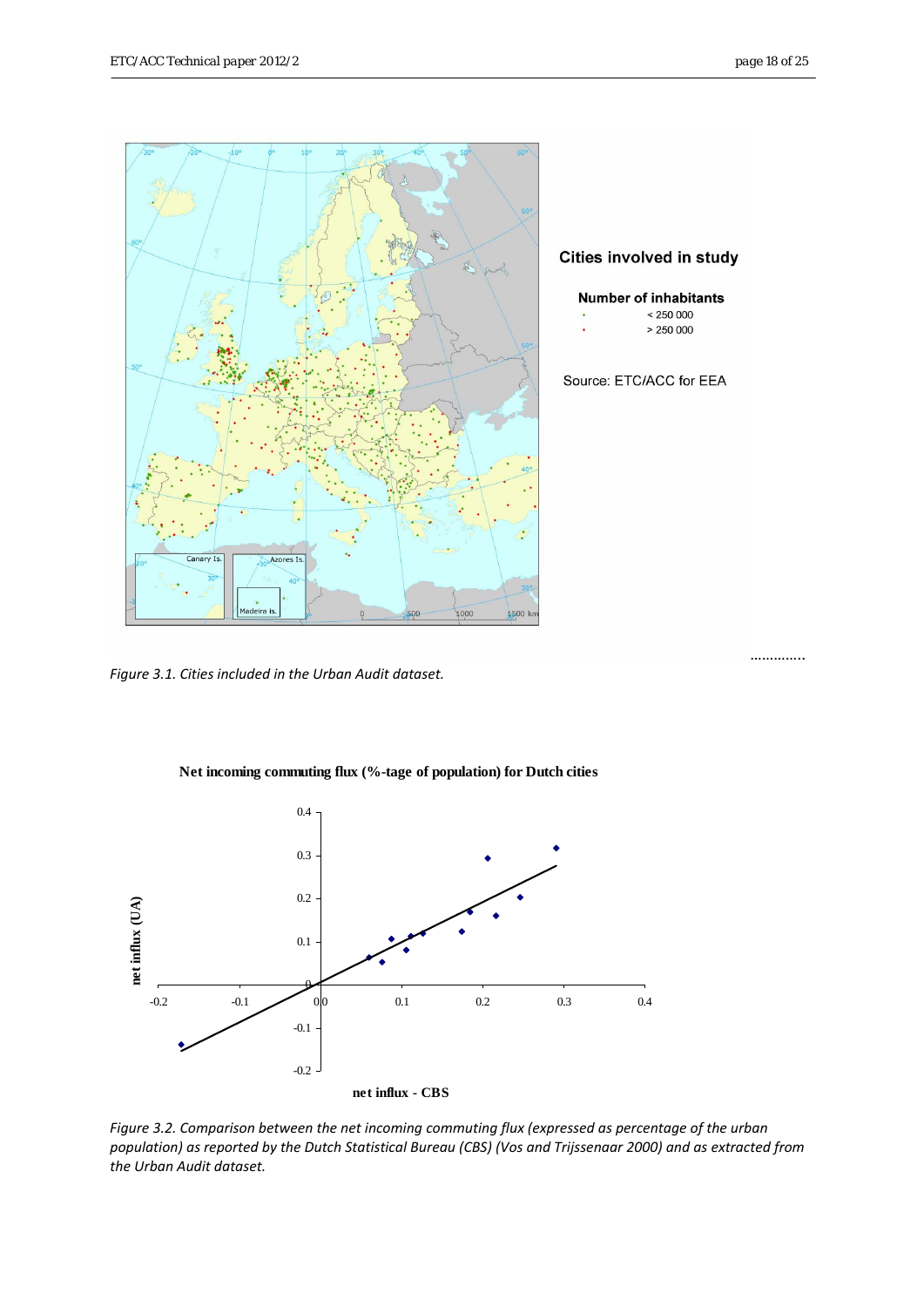## <span id="page-18-0"></span>**4 European population exposure and the effects of commuting**

The cases studied so far (London, Silesia, Oslo) did not provide a clear view on the effect of commuting on the population exposure. The detailed information on commuter‐flows available for London might be difficult to extrapolate to other European cities. City size, national or regional characteristics may affect such a generalization. Therefore, we are looking initially for a more simple approach to get a generalized picture of the importance of commuting on population exposure. If this first analysis shows that commuting has a significant influence on exposure and health impact estimates, more refined approaches will be needed.

Compared to exposure estimates using a static population, estimates including commuting may increase the exposure in three ways: (i) increased exposure during travelling; (ii) higher concentrations at the working place compared to the home address and (iii) a further increase in concentration as daytime concentrations tends to be higher than night-time concentrations. A first approach to estimate the exposure is described below.

Two different situations are considered:

- A night‐time situation: the population is assumed to be at home, the standard residential population distribution is used here. A country‐wise scaling on the concentration is applied to account for the systematic differences between the annual mean concentration and the concentration averaged over the night‐time hours (between 19 and 07 hour the next morning).
- A day‐time situation: part of the population is assumed to commute from their living places in the more sub-urban/rural areas towards the city centre. During the day (07-19) this fraction is exposed to the concentrations in the city. Similar to the night-time map, a country-wise scaling for the systematic differences between daytime and annual mean concentration is applied. The fraction of the population commuting into the city is taken from the Urban Audit dataset (see Chapter 3). This map where the commuters are at their working place, results in an increased urban population and a reduced rural population.

Note that at this stage the exposure *during travelling* is not included.

The diurnal variation is estimated on the basis of the AirBase results. Data are used from all stations having hourly PM<sub>10</sub> monitoring data for 2007; a data coverage of 75% for each hour of the day was required. A total of 918 stations fulfilled these criteria. To have a better match with human activities, the diurnal profiles are based on local time; a correction for summer time has been included. Day‐ and night time scaling are estimated per country and per station type (rural background, (sub)urban background).

Different  $PM_{10}$  diurnal profiles have been found, depending on station type and location, see Figure 4.1. Both at (sub)urban and at rural background stations the highest concentrations might be observed during the day or during the night. The relative diurnal amplitude is very similar for (sub)urban and rural background stations; day‐time concentrations vary between 22% below the daily mean to 22% above the daily mean. The largest variation is found for the industrial stations where day‐time concentrations are between 23% below to 36% above the daily mean. A further interpretation of these observed differences falls outside the scope of this paper.

The observed day-time and night-time concentrations are interpolated over Europe using the routine methodology developed by the ETC/ACM. The procedure used for interpolation of day‐time and night-time PM<sub>10</sub> concentrations follows the methodology recommended for PM<sub>10</sub> mapping (de Smet et al., 2010). The method is based on applying a linear regression model followed by ordinary kriging of its residuals (residual kriging). Interpolated maps for rural and urban areas are created separately. The rural map is based on the rural background stations and the urban map on the urban and suburban background stations. For rural areas, the supplementary data used is EMEP model output  $(PM_{10}$  annual average), altitude, wind speed and solar radiation, and for urban areas only results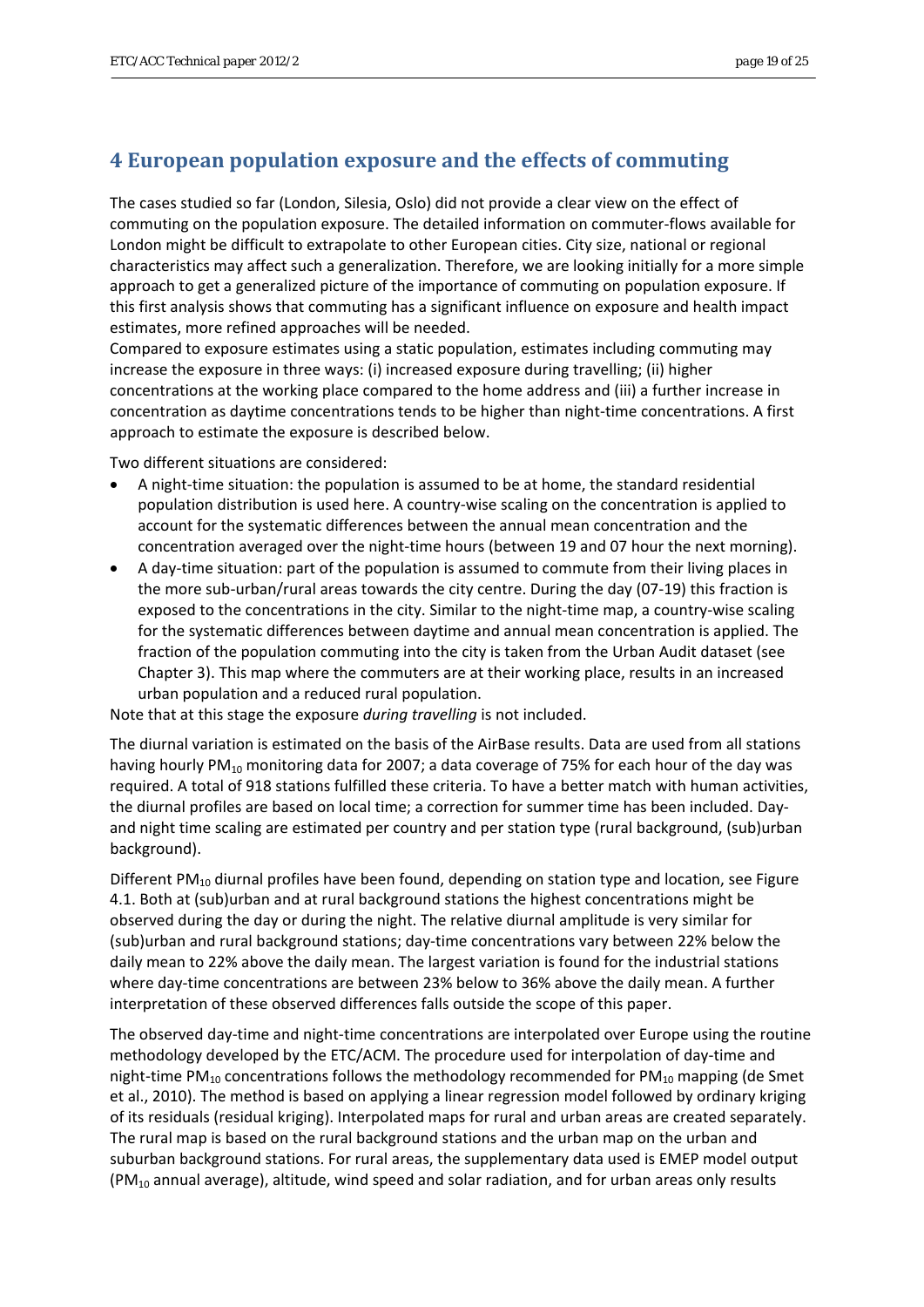

Figure 4.1. Examples of the PM<sub>10</sub> diurnal profiles. Left at two urban stations in United Kingdom and the *Netherlands, right at two rural stations in Germany and Spain. Data for 2007, extracted from AirBase.* 

from the EMEP model (PM $_{10}$  annual average) are used. The spatial interpolation of residuals is carried out for each of those maps using ordinary kriging. Both the rural and urban maps are created in 1x1 km resolution. The merging of the rural and urban map into one combined final map is done on basis of an aggregated 1x1 kmgrid resolution of the originally 100x100 m population density grid (for detailed description of the method see de Smet et al. (2009) and references citied therein).

The resulting maps for 2007 are given in Figure 4.2. Two different levels of the colour scheme are used. Countries with more contrast colours have hourly values in AirBase so the diurnal variation could be calculated for them. The interpolation field for the other countries, symbolized with less



Figure 4.2. Interpolated maps of day-time (upper left), night-time (upper right)  $PM_{10}$  concentrations. *The map at the bottom shows the difference between day‐time and night‐time concentrations.*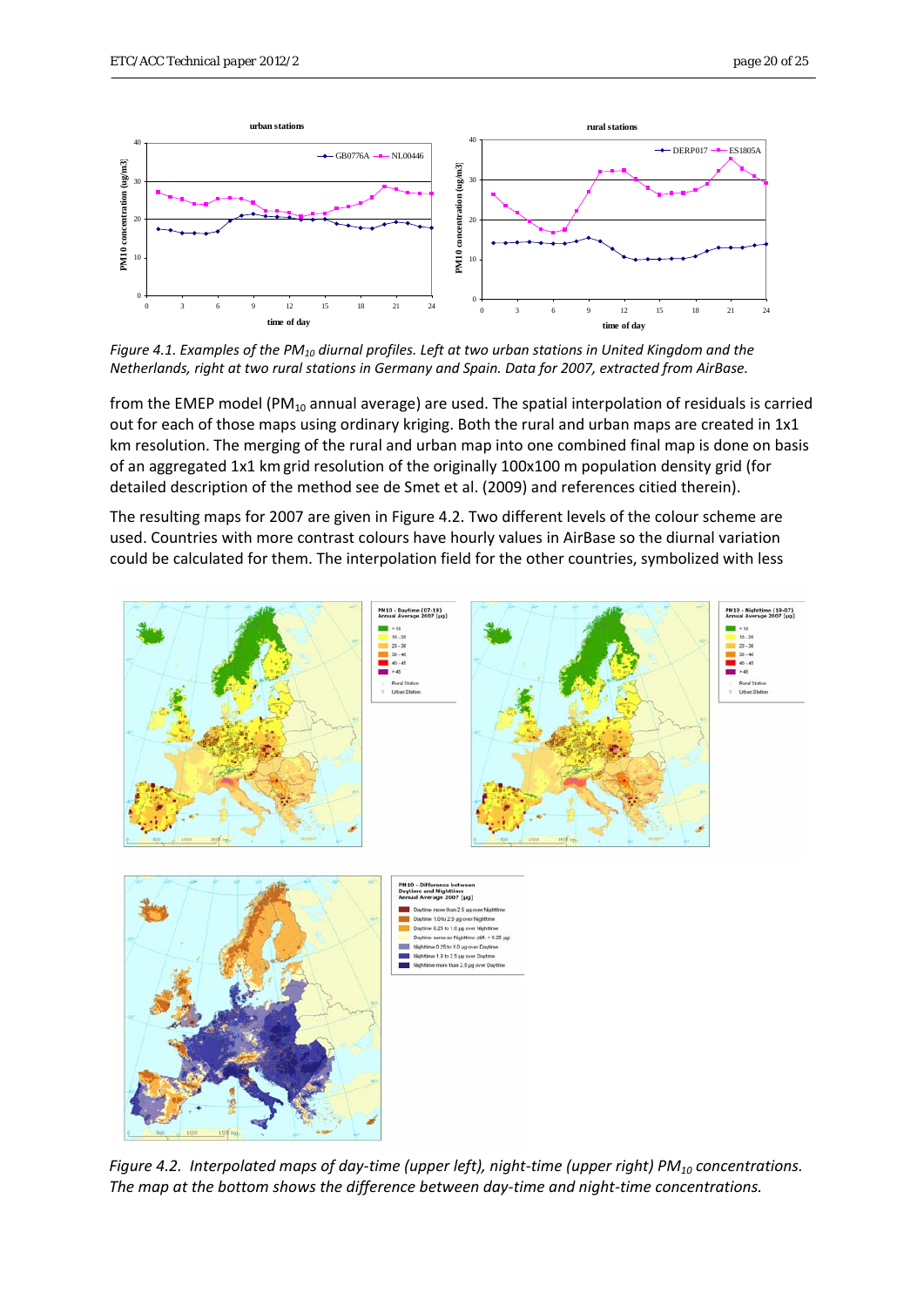contrast colours, is formed by the supplementary data and the interpolated values from the stations in the surrounding countries only.

Figure 4.2 shows, probably surprisingly, that the night-time concentrations are higher than the daytime concentrations for most rural areas in central and southern Europe, and in some urban areas as well.

The next step would be to generate population maps representative for the day- and night-time situations taking into account the change in the whereabouts of the commuter. Incomplete information precludes the construction of these maps. In Chapter 3 we described a commuter data base but information on the location of the working places and on the travel distance is not (yet) available.

However, to test, as a first approximation, the importance of commuting we develop a simple model (Figure 4.3).

We assume a region with a total population  $P_{tot}$  of which a fraction  $f_{urb}$  lives in a central city. Daily a net flux of people commuting into the city is given by  $F_{com}$  where  $F_{com}$  is expressed as a fraction of the resident urban population  $P_{urb}$  (where  $P_{urb} = f_{urb} \cdot P_{tot}$ ) The number of commuters from the rural surrounding towards the central city is therefore given by F<sub>com</sub> ⋅ f<sub>urb</sub> ⋅ P<sub>tot</sub> with the restriction that this is less than the rural population ( $P_{\text{rural}} = (1 - f_{\text{urb}}) \cdot P_{\text{tot}}$ )

We further assume a concentration ratio R of urban and rural concentrations. Finally, factors giving the increase in day-time concentrations for urban and rural situations are defined,  $d_{\text{turb}}$  and  $d_{\text{rurb}}$ respectively. The change in population weighted exposure, PWE, taking commuting into account can now be estimated.

The reference situation assuming a static population is given by:

 $PWE_{ref} = (P_{\text{rural}} \cdot C_{\text{rural}} + P_{\text{urb}} \cdot C_{\text{urb}})/P_{\text{tot}}$ 

When commuting is considered, the day-time PWE is given by:

$$
PWE_{day} = \left\{ P_{rural}^{day} (1 + d_{rural}) \cdot C_{rural} + P_{urb}^{day} \cdot (1 + d_{urb}) \cdot C_{urb} \right\} / P_{tot}
$$

where  $P_{urb}^{day} = (1 + F_{com}) \cdot f_{urb} \cdot P_{tot}$  and  $P_{rural}^{day} = \cdot P_{tot} - P_{urb}^{day}$  $P_{\textit{rural}}^{\textit{day}} = \cdot P_{\textit{tot}} - P_{\textit{urb}}^{\textit{day}}$ 

The night-time PWE is similarly calculated as:

 $PWE_{night} = (P_{quad} (1 - d_{quad}) \cdot C_{rural} + P_{urb} \cdot (1 - d_{urb}) \cdot C_{urb}) / P_{tot}$ 



*Figure 4.3.Schematic model to estimate the change in exposure when the effect of commuting is included.*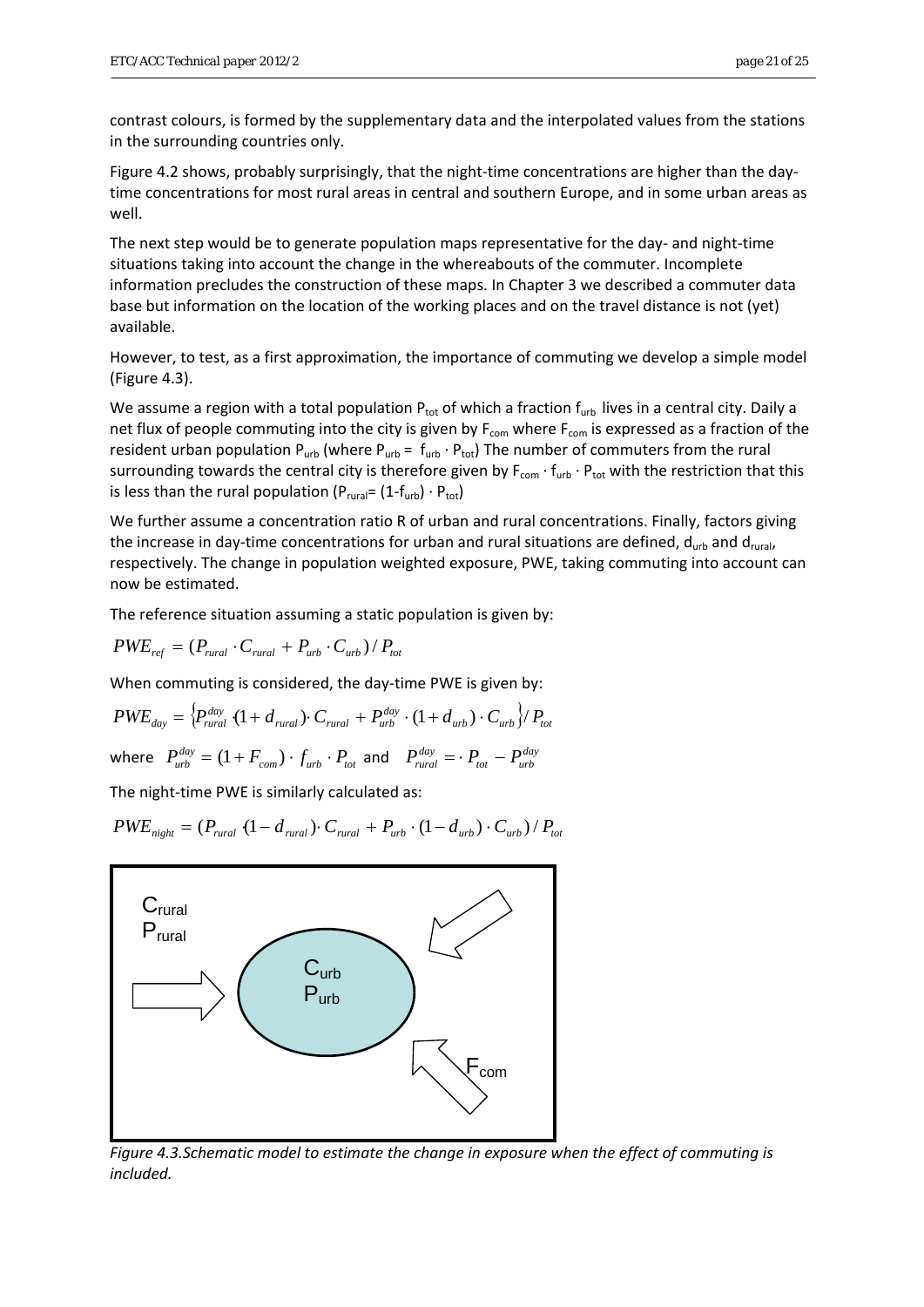The PWE including the effect of commuting is given as the average of *PWE<sub>day</sub>* and *PWE<sub>night</sub>*.

The highest effect of commuting on the PWE is to be expected when using an upper limit of the commuting fraction,  $F_{\text{com}}$  = 0.25 (see Chapter 3), assuming a densely populated city,  $f_{\text{urb}}$  = 0.75, a large difference in rural and urban concentrations (R = 4, for example an urban concentration of 40  $\mu$ g/m<sup>3</sup> and rural concentration of 10  $\mu$ g/m<sup>3</sup>) and assuming that the urban concentration is maximal during the day and that the rural concentration reaches its maximum at night (analysing AirBase data gives upper limits of  $d_{urb} = +0.22$  and  $d_{rural} = -0.22$ ). This results in an upper limit of the increase in PWE of about 12%; using a set of less extreme input parameters, increases around 5% are estimated. This is in line with the results from the case studies discussed above, where 4 case studies gave the increased PWE due to the commuting (changing daytime location) to be 0‐12%.

However, for the commuters their individual exposure may strongly increase. On his home address the exposure equals  $C_{\text{rural}}$ . Accounting for the change in concentrations while working in the city, the exposure of an individual commuter is  $0.5\cdot((1+d_{\text{rand}})\cdot C_{\text{rand}} + (1+d_{\text{urb}})\cdot C_{\text{urb}})$  in which we assumed that the person is 12 hours in the city. Using the worst case parameters the daily commuting routine may result in a tripling of the exposure of the commuter group. For more realistic situations increases by up to 50% can be expected when the exposure during travel is included as well. This is in line with estimates in some of the reviewed literature, as well as with results from the Oslo case study, see Chapter 1.

As discussed in Chapter 2 it might be that the commuters travel to a part of the city where concentrations are substantially higher than elsewhere in the city. We tested this in our simple model by adding 2  $\mu$ g/m<sup>3</sup> to the concentration to which the commuters are exposed during working hours. This results in a small further increase in PWE. In the worst case scenario sketched above the increase is about 12.5% (reference case 11.8%), for the more realistic scenario we now estimate an increase 5.1 % (reference case 4.6%).

There is not enough data available to develop an estimate of a typical increased exposure of commuters as a result of the commuting travel itself. Further use of the London commuter data base could provide a useful example of such an increased exposure due to daily commuting travel for a large European city. If we assume that we spend per day 5% of the time travelling (EC 2004) and that the concentration during travel is 50% higher than the urban background concentration, then a further increase in PWE with a maximum of about 8% is estimated. However, one of the results of the EXPOLIS study is that, unexpectedly, time spent in different means of private (car, motorcycle) and public (bus, tram, metro, train) urban transport showed no consistent impact on  $PM_{2.5}$  exposure in any of the cities included in the EXPOLIS project. How important the contribution from travelling is to the total exposure depends strongly on the transport mode and the pollutant (see e.g. Rim et al. 2008; McNabola et al. 2008)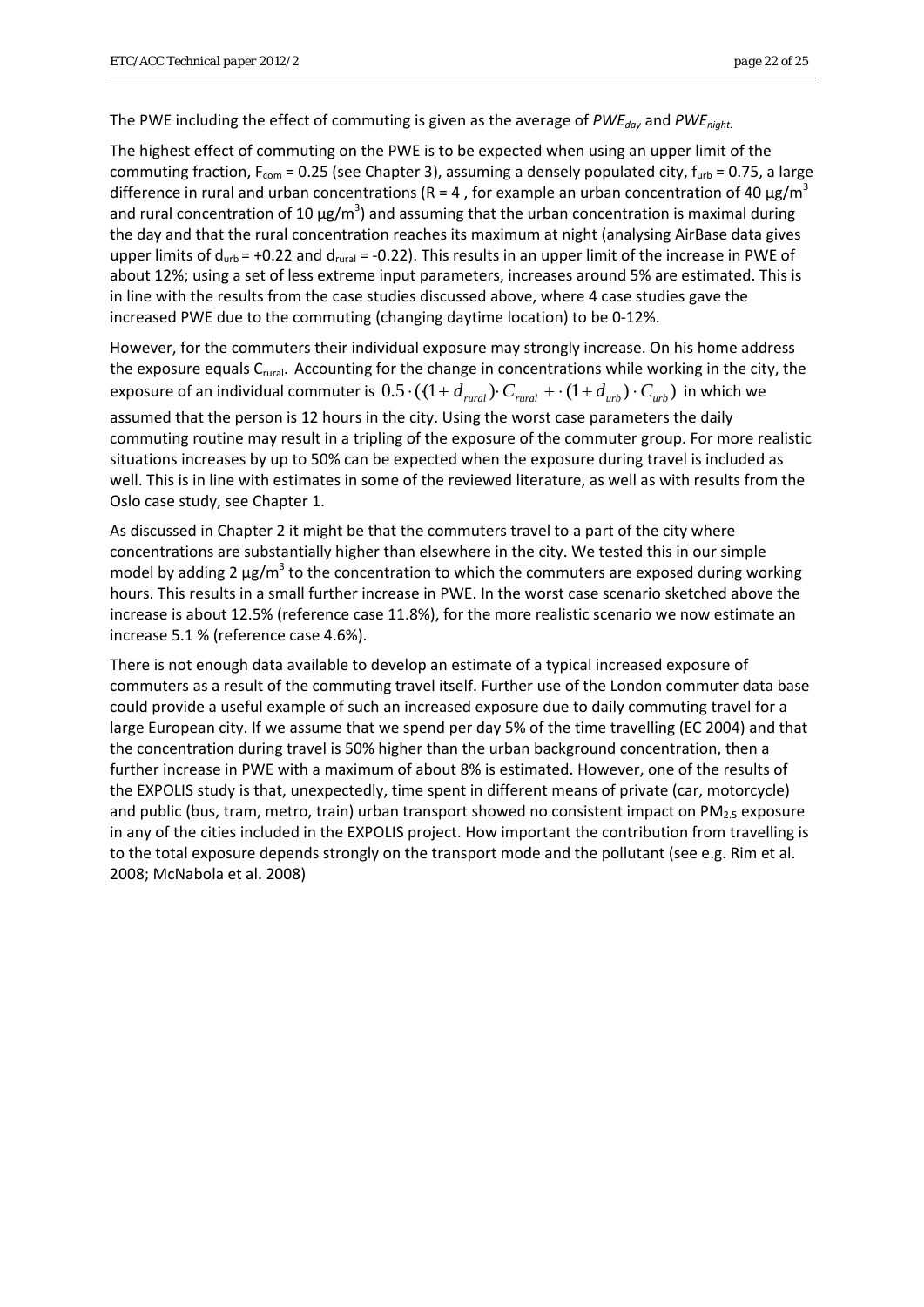## <span id="page-22-0"></span>**5 Conclusions**

The study on intra-urban variability of  $PM_{10}$  concentrations in European cities, based upon monitoring data in AirBase (Chapter 2), indicates that urban background concentrations show a variability of about 15% (95% confidence level) around the urban averaged concentration. The data suggest that within a city the local concentrations are not correlated with the resident local population densities. The previous detailed case studies summarised in Chapter 1 showed that improved spatial resolution of the urban concentration field, from 10x10 to 1x1 km, gave a modest increase in the population weighted exposure (PWE), of about 3% (for the Moravia‐Silesia region and London). The results from these two approaches combined suggest that the intra-urban variability will have only a small/moderate increasing effect on the population weighted exposure, and thus on the estimated health impacts on the population. However, the city averaged concentration will lead to an underestimation of the exposure experienced by the fraction of the population at the high end of the exposure distribution.

At the population level the effect of commuting (shifting location from home to work/school) on the average population exposure (PWE), using a simplified approach due to lack of detailed data on commuting in European cities, was estimated to be less than 12% (Chapter 4). The case studies gave results of the same order, from 0 to up to 12% for 4 different cities (Moravia‐Silesia, London, Athens, Oslo, in increasing order, Chapter 1). For an individual commuter the personal exposure may increase substantially, by 50% and more, based upon the simplified methodology. The Oslo case study similarly gave a 52% increased PM exposure as an average for 19 'test persons', with a maximum of 160% for one of the test 'persons', when the increased exposure both due to the shifting location and during the travel was considered.

Using the present WHO linear dose-response relationship for long term  $PM_{10}$  exposure, where the incremental health effect is independent upon the actual  $PM_{10}$  level, it is sufficient to take account of the commuting in terms of its effect on the average exposure when considering the impact of air pollution on the total population. The present study indicates that the effect of commuting on the average exposure in European cities should be taken into account; it could be of the order of 5%, varying from 0 and up to 10% or more for individual cities.

Thus, the fraction of the population exposed to the highest concentrations, the high end of the exposure distribution, is increased substantially by the commuters, their number is large and their increased exposure substantial. If it should be important for health effects reduction to limit the high end of the exposure, it is important to further investigate the size of the high-end population, their actual exposure, and to include commuting and commuters in exposure assessments.

The present study did not cover all topics that might be relevant for estimating the high end of the exposure distribution. The major shortcomings are:

- The real hot-spot situations (such as exposure in high traffic areas) are not yet accounted for in estimating the upper end of the exposure distribution.
- The effect of an increased exposure during commuting journeys is not yet included quantitatively. Information on travel time and transport mode is not widely available at the European scale.

Better estimates of the population exposure and its distribution would be helpful, as part of health effect studies, to improve the dose-response relations. It should to be noted, however, that the application of the better (more precise) information on population exposure would be limited at the present time if the risk coefficient from the studies listed in Table 1.3 would be used. All those studies have been based on the air pollution level at the place of residence of the study subjects as their exposure estimate. The health impact assessment should reproduce the conditions of the epidemiological study in order to avoid potential additional errors.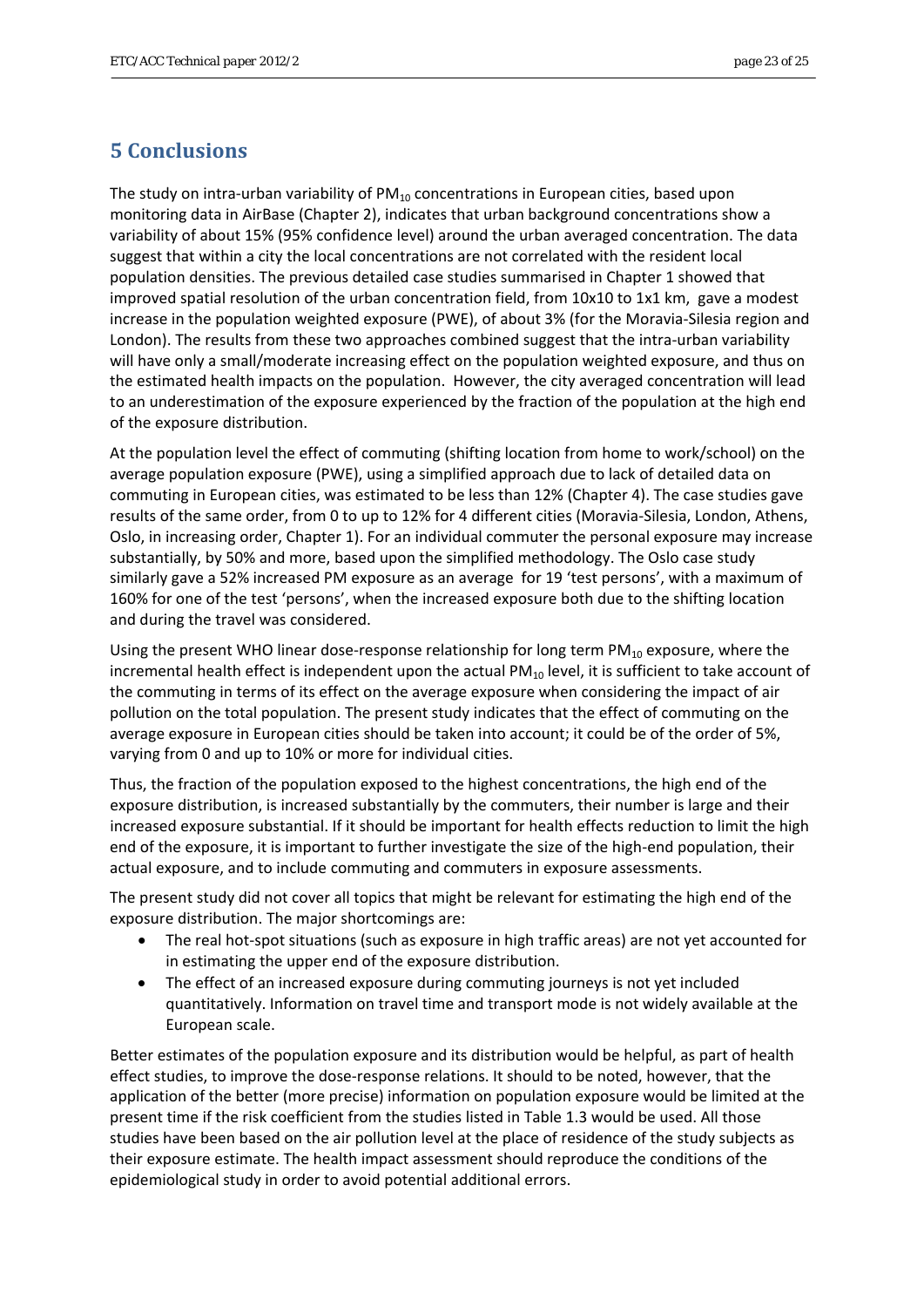## <span id="page-23-0"></span>**References**

- Amann M., Bertok I., Cabala R., Cofala J., Heyes C., Gyarfas F., Klimont Z., Schöpp W., Wagner F. (2005a) Target Setting Approaches for Cost‐effective Reductions of Population Exposure to Fine Particulate Matter in Europe. IIASA, Laxenburg. Background Paper.
- Amann M,. Bertok I., Cofala J., Gyarfas F., Heyes C., Klimont Z,, Schöpp W., Wilfried Winiwarter W. (2005b) Baseline Scenarios for the Clean Air for Europe (CAFE) Programme. EC‐DGEnv.
- Amann A, Cofala J,Gzella A, Heyes C, Klimont Z, Schöpp W (2007) Estimating concentrations of fine particulate matter in urban background air of European cities.IIASA Interim report IR‐07‐001, IIASA, Laxenburg, Austria.
- Barrett K, López-Aparicio S, de Leeuw F, Barmpas F, Fiala J, Horálek J, Kent A, Kurfurst P, Larssen S, Mattai J, Stedman J, Vlachokostas C (2009) Air quality and health for urban influenced populations. ETC/ACC Technical Paper 2009/17
- Barrett K, Larssen S, Sundvor I, Fjellsbø L, Dusinka M, de Leeuw F, Fiala J, Ostatnicka J, Horalek J, Cernikovsky L, Barmpas F, Moussiopoulos N, Vlahacostas C (2008) Health Impacts and Air pollution ETC/ACC Technical Paper 2008/13
- Beckx, C., Panis, L.I., Arentze, T., Janssens, D., Torfs, R., Broeks, S. and Wets, G. (2009) A dynamic activity‐based population modelling approach to evaluate exposure to air pollution: Methods and application to a Dutch urban area. *Environ. Impact Assess. Rev., 29,* 179‐185.
- Borrego, C., Tchepel, O., Costa, A.M., Martins, H., Ferreira, J. and Miranda, A.I. (2006) Traffic‐related particulate air pollution exposure in urban areas. *Atmos. Environ., 40,* 7205‐7214.
- Cuvalier C, Thunis P, Stern R, Moussiopoulos N, Builtjes P, Rouil L, Bedogni M, Tarrason L, Amann M, Heyes C (2005) City‐Delta Phase 2 . IIASA, Laxenburg, Austria.
- de Leeuw F and Horalek J (2009). Assessment of the health impacts of exposure to PM<sub>2.5</sub> at a European level. ETC/ACC Technical Paper 2009/1, PBL, Bilthoven, the Netherlands.
- de Smet P, Horálek J, Coňková M, Kurfürst P, de Leeuw F, Denby B. (2009). European air quality maps of ozone and PM10 for 2007 and their uncertainty analysis. ETC/ACC Technical Paper 2009/9, PBL, Bilthoven, the Netherlands.
- European Commission (2004) How Europeans spend their time Everyday life of women and men, data 1998 – 2002. Luxembourg, Office for Offical Publications of the European Communities.
- EC (2005) Communication from the Commission to the Council and the European Parliament. Thematic Strategy on air pollution COM(2005)446 final.
- EEA (2010) Exceedance of air quality limit values in urban areas (Indicator CSI 004), European Environment Agency.
- Horálek J, de Smet P, de Leeuw F, Coňková M, Denby B, Kurfürst P (2010) Methodological improvements on interpolating European air quality maps. ETC/ACC Technical Paper 2009/16
- Kousa, A., Kukkonen, J., Karppinen, A., Aarnio, P., Koskentalo, T. (2002) A model for evaluating the population exposure to ambient air pollution in an urban area. *Atmos. Environ., 36,* 2109‐2119.
- Krzyzanowski M, Kuna‐Dibbert B, et al. (2005). Health effects of transport‐related air pollution. Copenhagen, Denmark, WHO Regional Office for Europe.
- Künzli N, Kaiser R, Medina S, Studnicka M, Chanel O, Filliger P, Herry M, Horak F, Jr, Puybonnieux‐ Texier V, Quenel P, Schneider J, Seethaler R, Vergnaud JC, Sommer H (2000). Public‐health impact